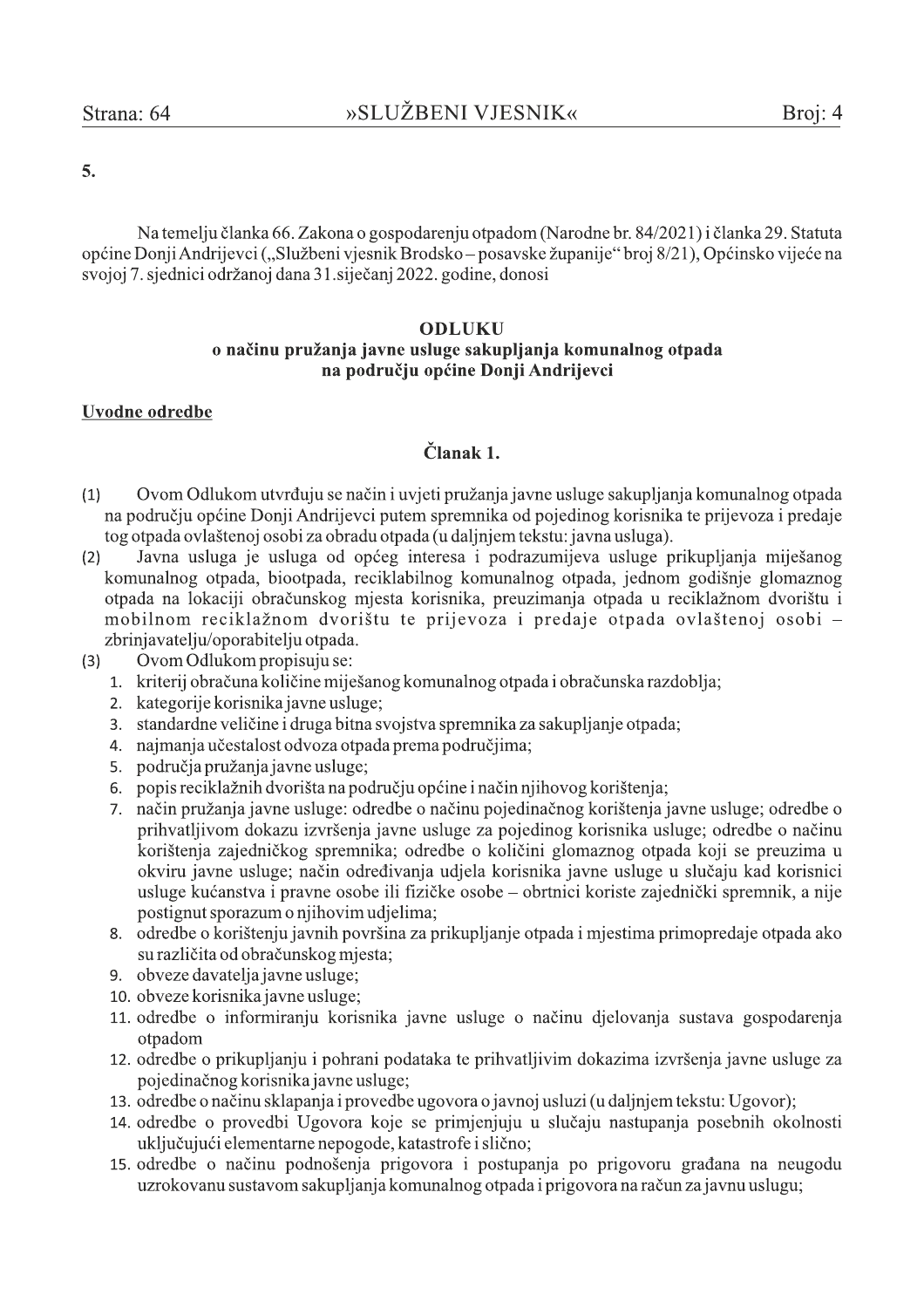- 16. iznos cijene minimalne javne usluge, s obrazloženjem načina na koji je određen, kao i iznos naknada koje se naplaćuju u sklopu naplate cijene minimalne javne usluge;
- 17. odredbe o utvrđivanju kriterija za umanjenje cijene javne usluge;
- 18. odredbe o kriterijima za određivanje korisnika javne usluge u čije ime Općina Donji Andrijevci preuzima obvezu sufinanciranja cijene javne usluge;
- 19. odredbe o ugovornoj kazni;
- 20. opći uvjeti ugovora s korisnicima (u daljnjem tekstu: Ugovor).

## Članak 2.

Pojmovi koji se koriste u ovoj Odluci o načinu pružanja javne usluge sakupljanja komunalnog otpada na području općine Donji Andrijevci (u daljnjem tekstu: Odluka) definirani su Zakonom o gospodarenju otpadom (u daljnjem tekstu: Zakon) i drugim podzakonskim aktima donesenima na temelju Zakona. Svi pojmovi koji se koriste u ovoj Odluci su rodno neutralni.

### Članak 3.

Pružatelj javne usluge na području općine Donji Andrijevci javnu uslugu pruža na temelju javno provedenog natječaja (u daljnjem tekstu: davatelj javne usluge).

## Članak 4.

Korisnik javne usluge na području pružanja javne usluge je vlasnik nekretnine odnosno vlasnik  $(1)$ posebnog dijela nekretnine i korisnik nekretnine odnosno posebnog dijela nekretnine kad je vlasnik nekretnine odnosno posebnog dijela nekretnine obvezu plaćanja ugovorom prenio na tog korisnika i o tome obavijestio davatelja javne usluge, ili stvarni korisnik nekretnine.

Skupina korisnika javne usluge može, na vlastiti zahtjev i sukladno međusobnom sporazumu,  $(2)$ zajednički nastupati prema davatelju javne usluge.

### Kriteriji obračuna količine miješanog komunalnog otpada i obračunska razdoblja

### Članak 5.

 $(1)$ Kriterij obračuna količine miješanog komunalnog otpada je volumen spremnika miješanog komunalnog otpada izražen u litrama i broj pražnjenja spremnika u obračunskom razdoblju.

Obračunsko razdoblje određuje se u trajanju od mjesec dana, počinje prvoga dana u mjesecu, a  $(2)$ završava zadnjega dana u istome mjesecu. Račun se izdaje korisniku javne usluge posljednjeg radnog dana u mjesecu za tekući mjesec.

### Kategorije korisnika javne usluge

# Članak 6.

- Korisnici javne usluge razvrstavaju se u kategorije korisnika:  $(1)$ 
	- 1. kućanstvo (potkategorije: a. obiteljske kuće, b. stambene zgrade);
	- 2. nije kućanstvo (drugi izvori komunalnog otpada).
- Korisnik kućanstvo je korisnik javne usluge koji nekretninu koristi, trajno ili povremeno, u svrhu  $(2)$ stanovanja (npr. vlasnici stanova, kuća, nekretnina za odmor).
- Korisnik koji nije kućanstvo je korisnik javne usluge koji nije razvrstan u kategoriju korisnika  $(3)$ kućanstvo, a koji nekretninu koristi u svrhu obavljanja djelatnosti, što uključuje i iznajmljivače koji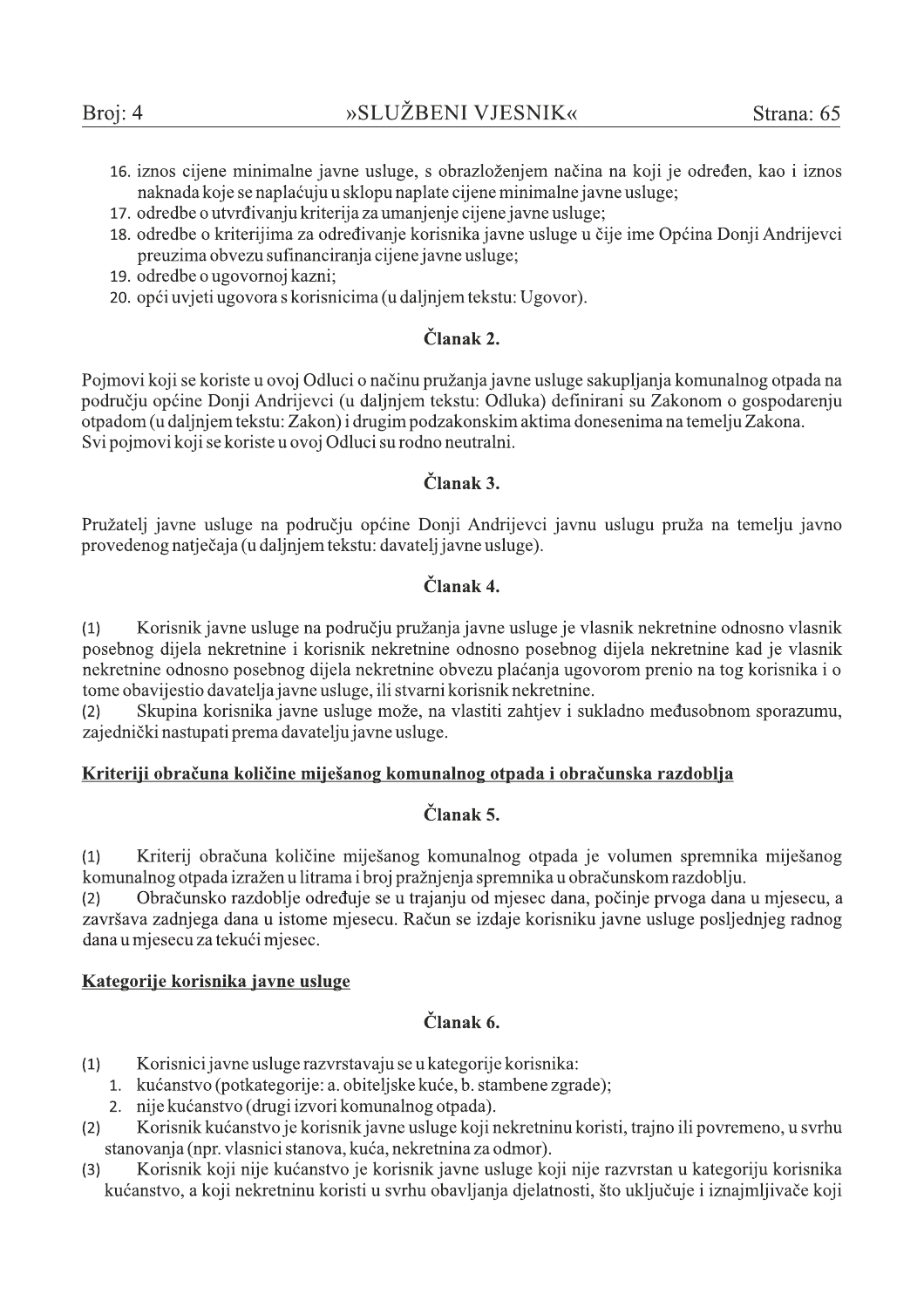kao fizičke osobe pružaju ugostiteljske usluge u domaćinstvu sukladno zakonu kojim se uređuje ugostiteljska djelatnost.

 $(4)$ Ako se na istom obračunskom mjestu korisnik može razvrstati i u kategoriju kućanstvo i u kategoriju korisnika koji nije kućanstvo, korisnik je dužan plaćati samo cijenu minimalne javne usluge obračunatu za kategoriju korisnika koji nije kućanstvo.

#### Standardne veličine i druga bitna svojstva spremnika za sakupljanje komunalnog otpada

### Članak 7.

Standardne veličine spremnika određuju se kako bi se omogućilo njihovo pražnjenje pomoću  $(1)$ specijalnih komunalnih vozila sa sustavima za podizanje spremnika, u skladu s uvjetima zaštite na radu.

 $(2)$ Standardne veličine spremnika za sakupljanje miješanog komunalnog otpada, biootpada i ostalih vrsta otpada u okviru javne usluge na obračunskom mjestu korisnika javne usluge, na području općine Donji Andrijevci, jesu: 80 litara, 120 lita, 360 litara i 1.100 litara i drugi. Navedeni standardni spremnici koriste se na sljedeći način:

- spremnici zapremine 80 litara koriste se isključivo za sakupljanje biootpada;
- spremnici zapremine 120 litara koriste se za sakupljanje komunalnog otpada kod svih kategorija korisnika:
- vrećica zapremine 120 L koristi se za sakupljanje komunalnog otpada od korisnika kategorije kućanstvo, potkategorija a. obiteljske kuće;
- spremnici zapremine 360 litara i 1.100 litara koriste se sakupljanje komunalnog otpada kod korisnika kategorije kućanstvo, potkategorija b. stambene zgrade;
- spremnici zapremine 1.100 litara i drugi koje davatelj javne usluge može ponuditi korisniku javne usluge, koriste se za sakupljanje komunalnog otpada kod korisnika koji nije kućanstvo, a kod korisnika kategorije kućanstvo samo u slučaju iznimne potrebe, u dogovoru između korisnika javne usluge i davatelja javne usluge i naplatu prema Cjeniku davatelja javne usluge;
- u okviru javne usluge korisnik može imati najviše jedan spremnik odgovarajuće zapremine za svaku pojedinu vrstu otpada, osim kod korisnika kategorije kućanstvo, potkategorija b. stambene zgrade, ili ako je ugovorom drukčije određeno.

Iznimno, osim u navedenim spremnicima, komunalni otpad se može prikupljati i u  $(3)$ odgovarajućim vrećicama koje osigurava davatelj javne usluge, ukoliko korisnik javne usluge nema mogućnost smještaja standardnog spremnika u vlastitom prostoru ili ukoliko je količina otpada koju predaje veća od one koja stane u spremnik koji koristi.

#### Članak 8.

Spremnici za sakupljanje otpada moraju biti nepropusni za tekućine, s poklopcem koji mora u  $(1)$ potpunosti i vodonepropusno zatvarati otvor za punjenje/pražnjenje spremnika, sprječavati rasipanje otpada i širenje neugodnih mirisa. Spremnici za pojedine vrste komunalnog otpada kod korisnika javne usluge moraju sadržavati natpis s nazivom davatelja javne usluge, oznaku koja je u evidenciji o preuzetom komunalnom otpadu pridružena korisniku javne usluge i obračunskom mjestu te naziv vrste otpada za koju je spremnik namijenjen. Spremnici za određene vrste otpada označavaju se odgovarajućom bojom, bilo da je čitav spremnik obojan u odgovarajuću boju, bilo da je u odgovarajuću boju obojan samo poklopac spremnika, bilo da se na spremniku nalazi naljepnica odgovarajuće boje.

Boje kojima se uobičajeno označavaju vrste spremnika na području općine Donji Andrijevci jesu:  $(2)$ (1) zelena – spremnici za miješani komunalni otpad; (2) smeđa – spremnici za biootpad; (3) plava – spremnici za otpadni papir i karton; (4) žuta – spremnici za otpadnu plastičnu i metalnu ambalažu; (5) kombinacija zelene i bijele – spremnici za otpadno staklo; (6) siva – spremnici za otpadnu metalnu ambalažu.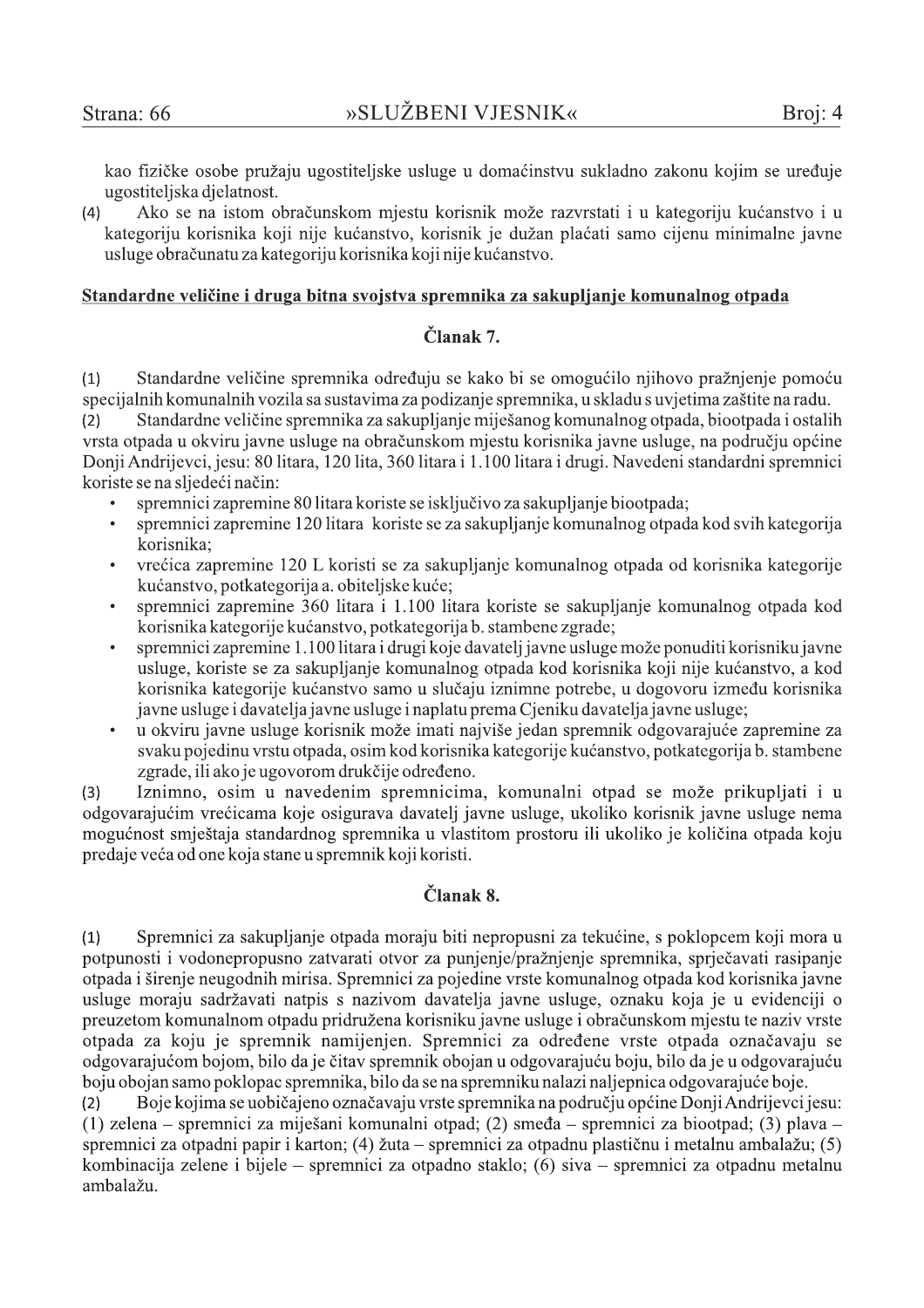Spremnik za komunalni otpad mora imati jedinstvenu oznaku koju je moguće nedvosmisleno  $(3)$ povezati s vlasnikom spremnika i očitati elektroničkim uređajem - "barcode" oznaku. Spremnik za miješani komunalni otpad uz prethodno navedenu jedinstvenu oznaku mora biti opremljen i elektroničkim čipom.

#### Najmanja učestalost odvoza otpada prema područjima

#### Članak 9.

Davatelj javne usluge dužan je omogućiti korisniku javne usluge primopredaju komunalnog  $(1)$ otpada na obračunskom mjestu korisnika:

- miješanog komunalnog otpada najmanje jednom u tjednu;
- biootpada najmanje jednom tjedno;
- ambalažnog otpada (plastična i metalna ambalaža) najmanje jednom u tijeku obračunskog  $\bullet$ razdoblja;
- otpadnog papira i kartona najmanje jednom u tijeku obračunskog razdoblja;
- ambalažnog stakla najmanje jednom u tijeku obračunskog razdoblja, samo kod korisnika kategorije kućanstvo, potkategorije b. stambene zgrade.

Plan s danima i okvirnim vremenom primopredaje komunalnog otpada prema područjima,  $(2)$ kategorijama korisnika i vrstama otpada sastavni je dio obavijesti o odvozu komunalnog otpada iz članka 17. stavak 2. ove Odluke.

#### Područja pružanja javne usluge

## Članak 10.

Davateli javne usluge iz članka 3. ove Odluke dužan je javnu uslugu pružati na čitavom administrativnom području općine Donji Andrijevci.

### Popis reciklažnih dvorišta na području općine i način njihovog korištenja

## Članak 11.

Na području općine Donji Andrijevci nije osposobljeno reciklažno dvorište.  $(1)$ 

### Način pružanja i korištenja javne usluge

## Članak 12.

- $(1)$ Davatelj javne usluge pruža, a korisnik javne usluge koristi javnu uslugu na sljedeći način:
	- 1. korisniku javne usluge mora se osigurati mogućnost odvojene primopredaje komunalnog otpada, putem spremnika odgovarajućih veličina i vrsta, na njegovom obračunskom mjestu; korištenjem spremnika za ambalažno staklo i druge vrste otpada postavljenih na javnoj površini; korištenjem reciklažnih dvorišta, mobilnih reciklažnih dvorišta te odvozom glomaznog komunalnog otpada jednom godišnje, bez naknade, s adrese obračunskog mjesta korisnika javne usluge;
		- 2. korisniku javne usluge mora se osigurati odvojena primopredaja miješanog komunalnog otpada, biootpada i reciklabilnog otpada, koja se obavlja putem spremnika na lokaciji obračunskog mjesta korisnika usluge, na način da se miješani komunalni otpad i biootpad sakupljaju odvojeno od otpadnog papira/kartona, plastične/metalne ambalaže, a u stambenim zgradama i otpadne staklene ambalaže, u odgovarajućim spremnicima za miješani komunalni otpad, biootpad,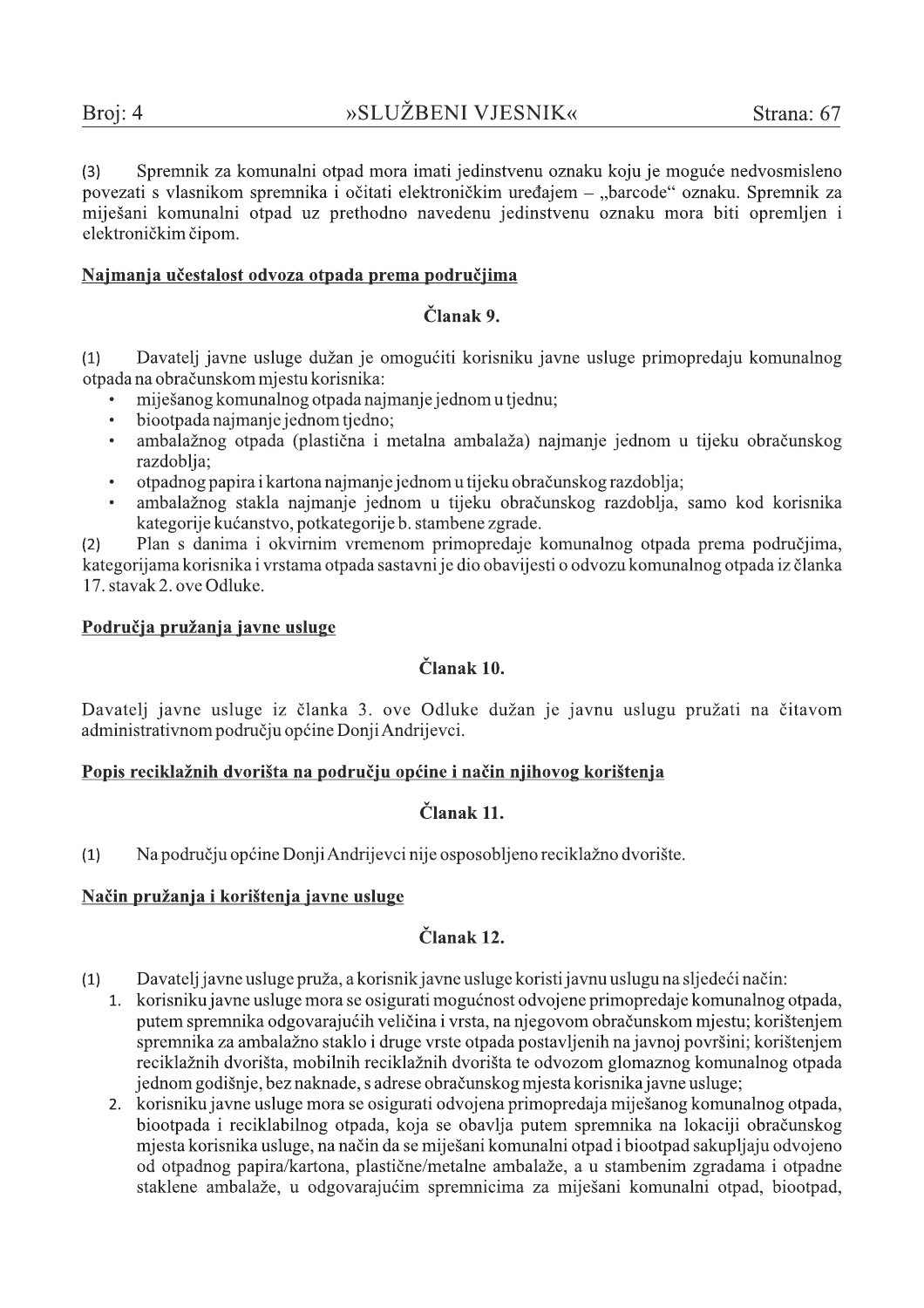otpadni papir/karton, plastičnu/metalnu ambalažu te ambalažno staklo;

- $3.$ korisnik javne usluge može odabrati zbrinjavanje biootpada kompostiranjem u kućnom komposteru ili odvozom biootpada odvojeno prikupljenog u odgovarajućem spremniku; kod korisnika javne usluge u stambenim zgradama biootpad se prvenstveno zbrinjava odvozom biootpada prikupljenog pomoću odgovarajućeg spremnika;
- korisniku javne usluge kategorije kućanstvo mora se omogućiti odvojena predaja glomaznog komunalnog otpada u reciklažnom dvorištu, mobilnom reciklažnom dvorištu te jednom godišnje u količini ne većoj od 5 m<sup>3</sup>, bez naplate, odvozom s adrese obračunskog mjesta korisnika javne usluge na poziv korisnika javne usluge; prilikom odvoza glomaznog otpada, korisnik javne usluge može odvojeno predati i: električni/elektronički otpad; tekstil, odjeću i obuću; otpadnu gumu; problematiční i opasní otpad iz kućanstva; zelení (vrtní) biorazgradivi otpad (granje, lišće); navedeni otpad mora biti zapakiran ili pripremljen na način da se spriječi njegovo prosipanje i miješanje s drugim otpadom, odnosno da se može lako odvojiti po vrstama; korisnik je dužan u zahtjevu za odvoz glomaznog otpada navesti koje vrste i količine otpada namjerava predati prilikom odvoza;
- 5. korisniku javne usluge mora se omogućiti odvojena predaja otpada određenog posebnim propisom koji uređuje gospodarenje otpadom u reciklažnom dvorištu odnosno mobilnom reciklažnom dvorištu, sukladno članku 11. ove Odluke.
- Na zahtjev korisnika javne usluge, uz naplatu sukladno Cjeniku davatelja javne usluge, pružaju se  $(2)$ sljedeće usluge:
	- 1. preuzimanje otpada iz stavka 1. ovoga članka u slučaju iznimne potrebe za preuzimanjem veće količine otpada od uobičajene:
	- preuzimanje glomaznog otpada, osim preuzimanja glomaznog otpada iz točke 4. stavka 1. ovoga  $2.$ članka.
- $(3)$ Korisnik koji koristi kućno kompostiranje biootpada dužan je koristiti vlastiti komposter ili komposter koji preuzima od davatelja javne usluge. Komposter se postavlja na udaljenosti od najmanje 2 metra od svake granice katastarske čestice na adresi obračunskog mjesta korisnika javne usluge, osim ukoliko korisnik ima suglasnost vlasnika susjednog zemljišta o tome da komposter smije postaviti na manju udaljenost od granice katastarske čestice. Korisnik javne usluge obvezuje se djelatnicima davatelja javne usluge ili drugim osobama ovlaštenim za nadzor provedbe ove Odluke omogućiti pristup na svoju nekretninu i uvid u stanje kompostera i provedbu kućnog kompostiranja. Korisnik javne usluge dužan je kućno kompostiranje provoditi sukladno uputama davatelja javne usluge te odredbama Zakona i odgovarajućih propisa.
- $(4)$ Spremnik na obračunskom mjestu na adresi korisnika javne usluge i spremnik postavljen na javnoj površini iz stavka 1. ovoga članka smatraju se primarnim spremnikom.
- $(5)$ Kod kategorije korisnika kućanstvo, potkategorija b. stambene zgrade, svi korisnici u stambenoj zgradi koriste zajedničke spremnike.

Ako ne postoji sporazum između korisnika zajedničkih spremnika, udjele pojedinih korisnika u zajedničkom spremniku, na temelju podataka davatelja javne usluge, određuje davatelj javne usluge. U slučaju da suvlasnici stambene zgrade nisu postigli sporazum o korištenju zajedničkog spremnika, količina otpada za pojedinačnog korisnika obračunava se prema njegovom udjelu u korištenju zajedničkog spremnika, a smatra se da svi korisnici koriste jednaki udio u zajedničkom spremniku. Ako zajednički spremnik za miješani komunalni otpad uz korisnike kategorije kućanstvo, potkategorija b. stambene zgrade, istovremeno koriste i korisnici koji nisu kategorije kućanstvo, odnosno pravne osobe i/ili fizičke osobe – obrtnici, njihov udio u korištenju zajedničkog spremnika zgrade određuje se na isti način kao i kod kategorije korisnika kućanstvo, potkategorija b. stambene zgrade.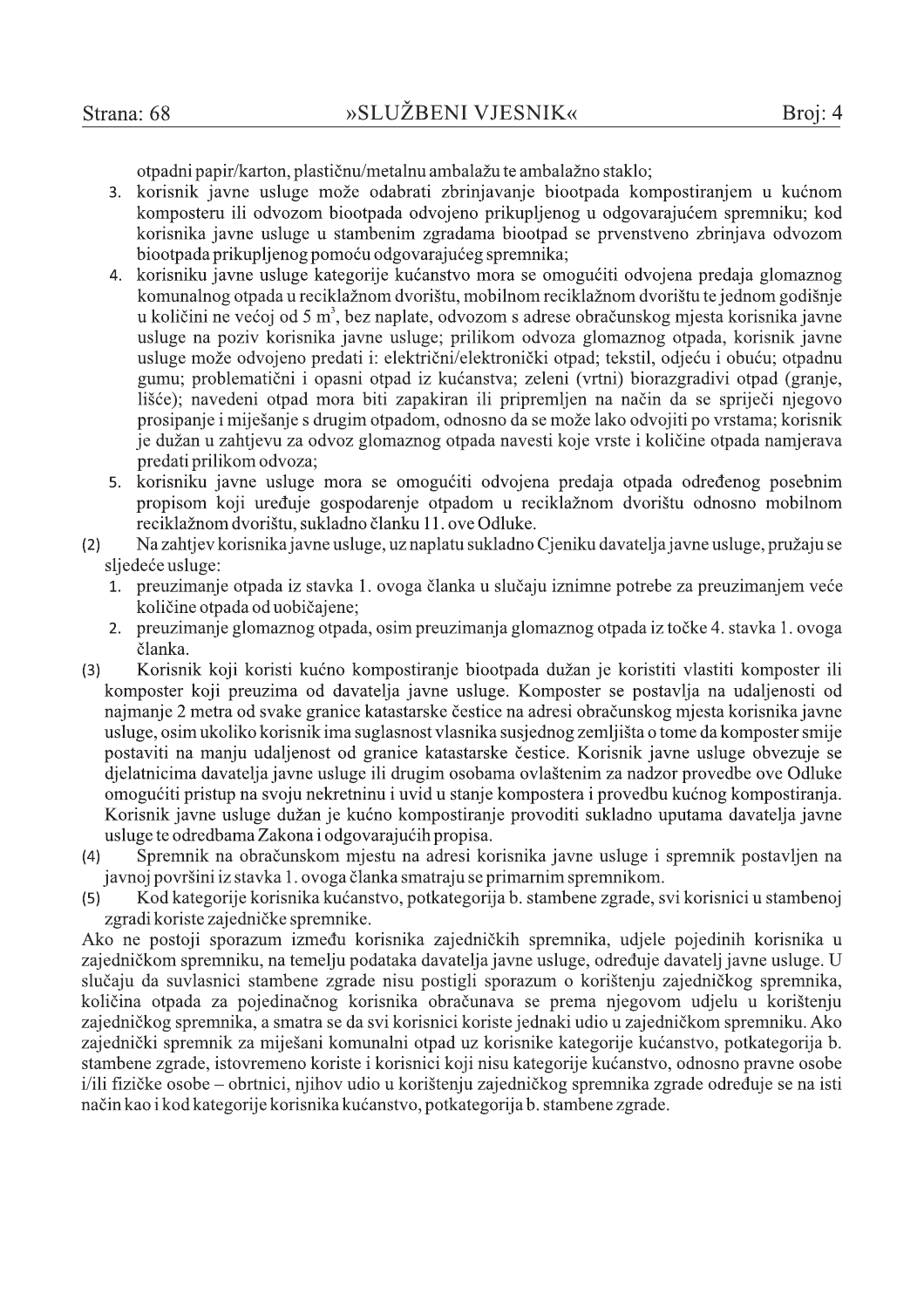#### Korištenje javnih površina za sakupljanje otpada

#### Članak 13.

Sakupljanje komunalnog otpada na adresi obračunskog mjesta korisnika javne usluge obavlja se  $(1)$ u odgovarajućim spremnicima koji u pravilu moraju biti smješteni na zemljištu, odnosno unutar nekretnine korisnika javne usluge. Primopredaja otpada u pravilu se obavlja na javnoj površini ispred nekretnine korisnika javne usluge, osim ako korisnik javne usluge nije ovlastio davatelja javne usluge za ulazak na zemljište odnosno u nekretninu korisnika javne usluge i to mu omogućio. Korisnik javne usluge koristi uslugu na način da, sukladno obavijesti o prikupljanju komunalnog otpada, u dane odvoza otpada na javnu površinu ispred svoje nekretnine iznese odgovarajući spremnik s otpadom koji se u te dane odvozi.

U slučaju kad spremnike za otpad nije moguće smjestiti na zemljištu odnosno unutar nekretnine  $(2)$ korisnika javne usluge, spremnici se mogu smjestiti na javnu površinu, unutar odgovarajuće označenog i natkrivenog te ograđenog spremišta za spremnike za otpad ili u obliku polupodzemnih ili podzemnih spremnika, sukladno rješenju nadležnog tijela općine o korištenju javne površine i u dogovoru s davateljem javne usluge. Zahtjev za izdavanje rješenja, na zahtjev korisnika javne usluge, Općini upućuje davatelj javne usluge.

U suradnji s Općinom, davatelj javne usluge prema potrebi spremnike za komunalni otpad i  $(3)$ mobilna reciklažna dvorišta može povremeno privremeno postavljati na javne površine i bez rješenja nadležnog tijela općine, sukladno uputama nadležnog tijela općine, na način da tako postavljeni spremnici i mobilna reciklažna dvorišta ne ometaju korištenje javne površine, osobito u smislu prometa pješaka i vozila te preglednosti raskrižja. Sav otpad koji se nađe u okolici spremnika na javnoj površini davatelj javne usluge dužan je ukloniti u najkraćem mogućem roku.

#### Obveze davatelja javne usluge

## Članak 14.

Davatelj javne usluge dužan je:

- 1. pružati javnu uslugu u skladu sa Zakonom i ovom Odlukom te drugim propisima koji reguliraju gospodarenje otpadom;
- 2. postupati s odvojeno sakupljenim komunalnim otpadom, uključujući preuzimanje, prijevoz i predaju na zbrinjavanje tog otpada, sukladno redu prvenstva gospodarenja otpadom i na način koji ne dovodi do miješanja odvojeno sakupljenog komunalnog otpada s drugom vrstom otpada ili otpadom koji ima drukčija svojstva:
- 3. odgovarati za sigurnost, redovitost, i kvalitetu pružanja javne usluge te čistoću na mjestu primopredaje otpada:
- 4. snositi sve troškove gospodarenja prikupljenim komunalnim otpadom do uspostave sustava postupanja s reciklabilnim komunalnim otpadom koji se sastoji pretežito od otpadne ambalaže;
- 5. osigurati korisniku javne usluge spremnike za primopredaju komunalnog otpada sukladno članku 7. ove Odluke; osigurati korisniku javne usluge na njegov zahtjev komposter za kompostiranje biootpada; omogućiti odvoz glomaznog komunalnog otpada s adrese obračunskog mjesta korisnika sukladno članku 12. ove Odluke:
- 6. označiti spremnike za primopredaju komunalnog otpada nazivom davatelja javne usluge, nazivom vrste otpada za koju je spremnik namijenjen i oznakom koja je u Evidenciji o preuzetom komunalnom otpadu pridružena korisniku javne usluge i obračunskom mjestu;
- 7. preuzimati redovito, u skladu s rasporedom odvoza davatelja javne usluge, sadržaj pojedinog spremnika od korisnika javne usluge;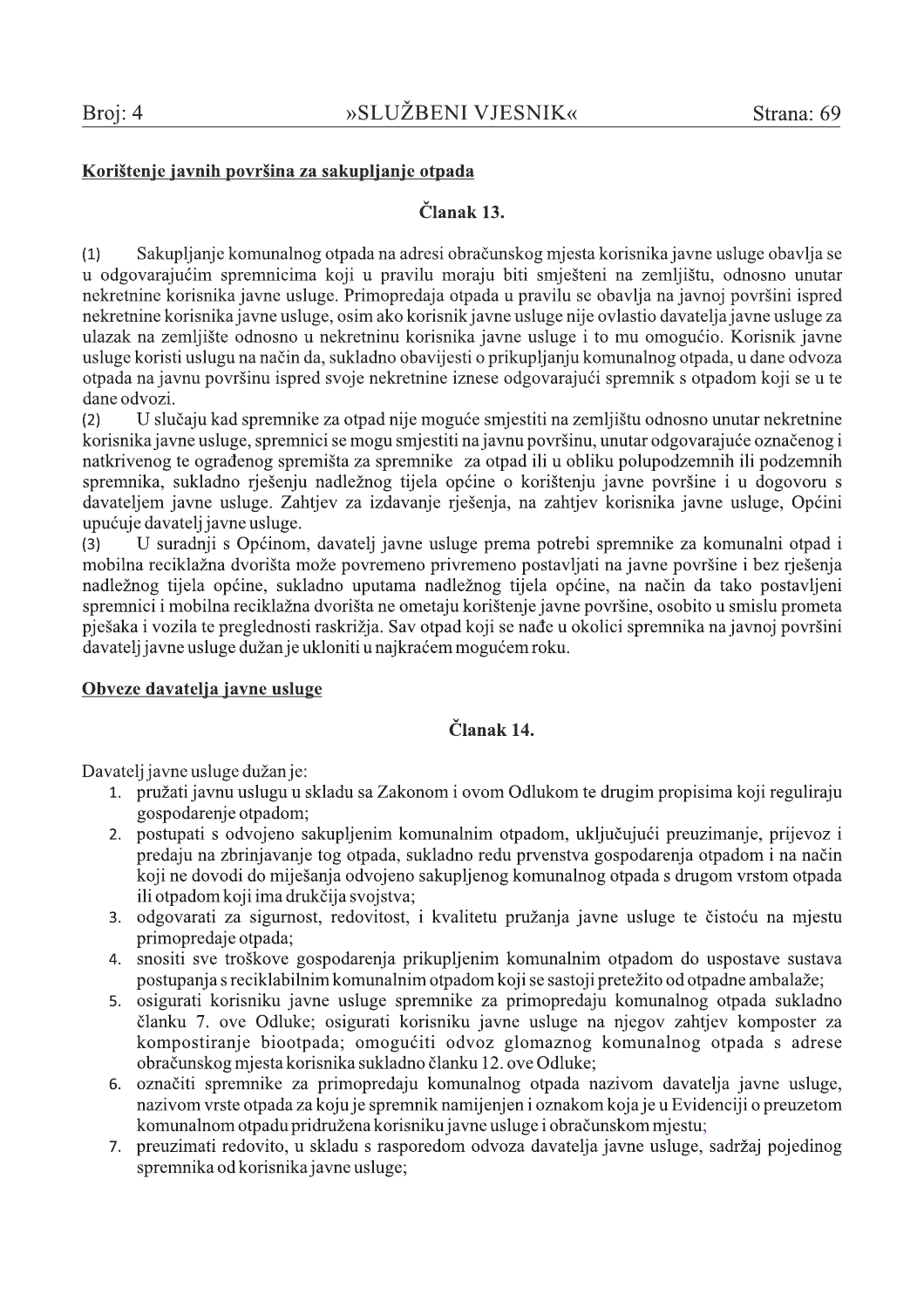- 8. osigurati provjeru da otpad sadržan u spremniku prilikom primopredaje odgovara vrsti otpada čija se primopredaja obavlja;
- 9. osigurati uvjete kojima se ostvaruje pojedinačno korištenje javne usluge, neovisno o broju korisnika koji koriste zajednički spremnik;
- 10. predati sakupljeni reciklabilni otpad osobi koju odredi Fond za zaštitu okoliša i energetsku učinkovitost (u daljnjem tekstu: Fond);
- 11. izraditi i objaviti u elektroničkom obliku obavijest o sakupljanju komunalnog otpada za područje općine za sliedeću godinu i do 31. 12. tekuće godine dostaviti iu korisniku javne usluge u tiskanom obliku, na adresu obračunskog mjesta;
- 12. educirati i informirati korisnike javne usluge o pravilnom korištenju spremnika za odvojeno sakupljanje otpada;
- 13. voditi evidenciju o preuzetoj količini komunalnog otpada od pojedinog korisnika usluge u obračunskom razdoblju prema kriteriju količine otpada iz članka 5. ove Odluke, u digitalnom obliku (u daljnjem tekstu: evidencija) sukladno članku 18. ove Odluke; sastavni dio evidencije je Izjava korisnika i dokazi o izvršenoj javnoj usluzi; podatci iz evidencije moraju biti dostupni na uvid korisniku usluge na njegov zahtjev;
- 14. izraditi Cjenik javne usluge i objaviti ga na mrežnoj stranici;
- 15. obračunati cijenu javne usluge na način propisan Zakonom, ovom Odlukom i Cjenikom; na računu za javnu uslugu navesti sve elemente temeljem kojih je izvršio obračun cijene javne usluge, uključivo i porez na dodanu vrijednost određen sukladno posebnom propisu kojim se utvrđuje porez na dodanu vrijednost.

#### Obveze korisnika javne usluge

#### Članak 15.

Korisnik javne usluge dužan je:

- 1. dostaviti davatelju javne usluge popunjenu Izjavu o načinu korištenja javne usluge (u daljnjem tekstu: Izjava) iz članka 17. ove Odluke;
- $2.$ koristiti javnu uslugu na području na kojem se nalazi nekretnina korisnika usluge na način da proizvedeni komunalni otpad predaje putem primarnih spremnika, odvojeno po vrstama u odgovarajuće spremnike za miješani komunalni otpad, biootpad i reciklabilni komunalni otpad;
- 3. predati opasni i problematični komunalni otpad u reciklažnom dvorištu ili mobilnom reciklažnom dvorištu, odnosno postupati s istim u skladu s propisom kojim se uređuje gospodarenje posebnom kategorijom otpada, osim korisnika koji nije kućanstvo;
- 4. predati odvojeno biootpad putem odgovarajućeg spremnika ili kompostirati biootpad na mjestu nastanka:
- 5. preuzeti od davatelja javne usluge standardizirane spremnike za otpad, pa iste spremnike držati na mjestu određenom za njihovo držanje na način da se njihovom uporabom ne ometaju drugi korisnici nekretnine, korisnici susjednih nekretnina ili korisnici javnih površina u okolici nekretnine:
- 6. omogućiti davatelju javne usluge označavanje spremnika odgovarajućim natpisom i oznakama;
- 7. omogućiti davatelju javne usluge pristup spremniku na mjestu primopredaje kad mjesto primopredaje otpada nije na javnoj površini;
- postupati s otpadom na obračunskom mjestu korisnika javne usluge na način kojim se ne dovodi u 8. opasnost ljudsko zdravlje, ne dovodi do rasipanja otpada oko spremnika i ne uzrokuje pojava neugode trećim osobama zbog mirisa ili drugih štetnih svojstava otpada;
- odgovarati za postupanje s otpadom i spremnikom na obračunskom mjestu korisnika javne 9. usluge te, kad više korisnika koristi zajednički spremnik, zajedno s ostalim korisnicima javne usluge na istom obračunskom mjestu odgovarati za obveze nastale zajedničkim korištenjem spremnika;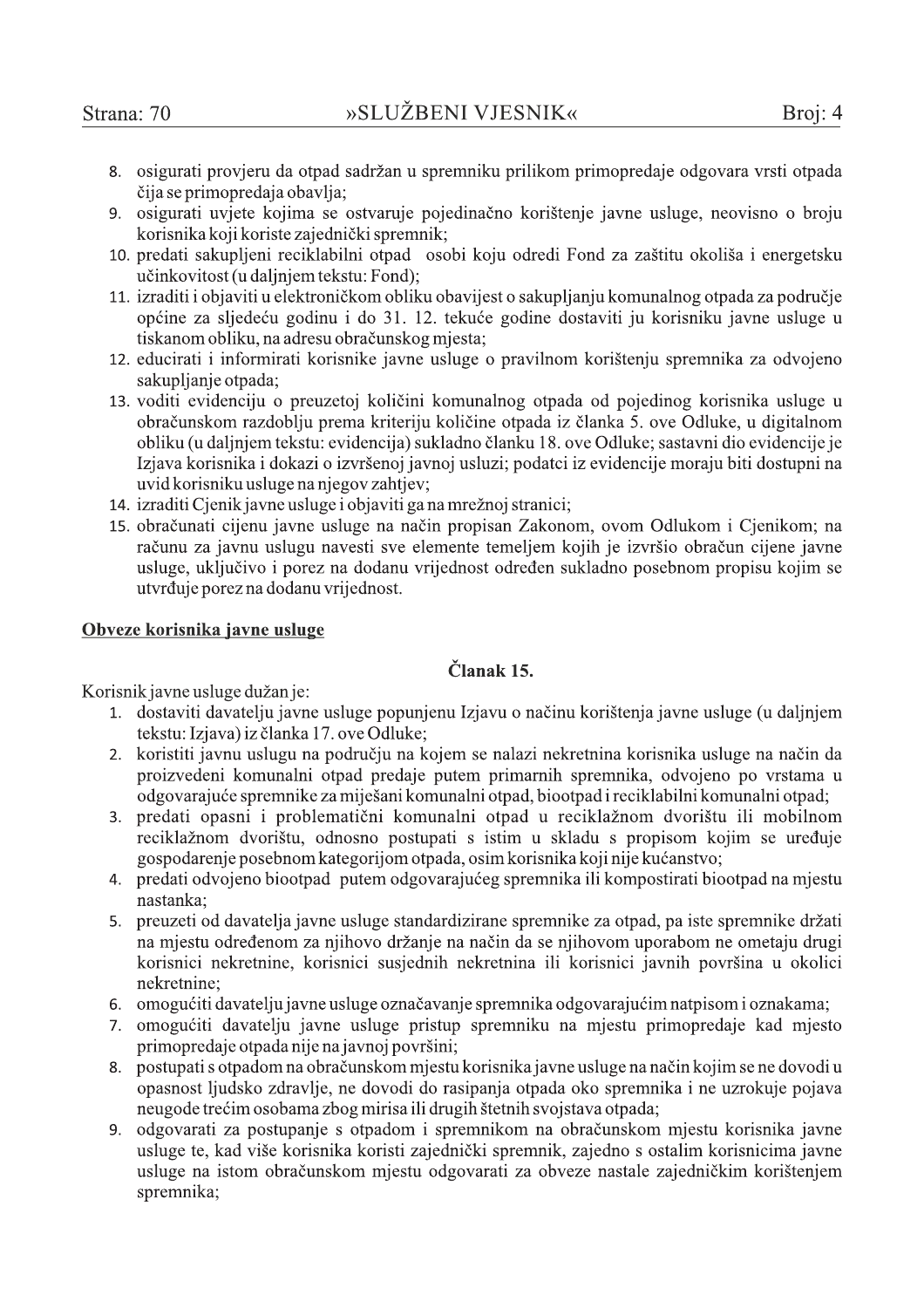10. platiti redovito davatelju javne usluge iznos cijene javne usluge za obračunsko mjesto i obračunsko razdoblje, u skladu s važećim Cjenikom, osim za obračunsko mjesto na kojem je nekretnina koja se trajno ne koristi.

### Informiranje korisnika javne usluge o načinu djelovanja sustava gospodarenja otpadom

## Članak 16.

Općina i davatelj javne usluge na svojim mrežnim stranicama objavljuju i ažurno održavaju popis  $(1)$ koji sadrži najmanje sljedeće informacije:

- lokacije mobilnih i izgrađenih reciklažnih dvorišta po naseljima, s uputama o vrstama otpada koje se u njima preuzimaju i načinu preuzimanja te raspored korištenja mobilnog reciklažnog dvorišta po naseljima;
- lokacije i vrste spremnika za odvojeno sakupljanje komunalnog otpada na javnim površinama s  $\bullet$ uputama za njihovo korištenje;
- raspored odvoza pojedinih vrsta komunalnog otpada sa obračunskog mjesta korisnika javne  $\bullet$ usluge i upute za odvojeno prikupljanje pojedinih vrsta komunalnog otpada; upute za odvoz glomaznog komunalnog otpada po pozivu;
- upute za kućno kompostiranje otpada.

Općina je dužna o svom trošku, na odgovarajući način osigurati godišnju provedbu informativnih  $(2)$ aktivnosti u svezi gospodarenia otpadom na svojem područiu, a osobito najmanje jednu javnu tribinu te informativne publikacije o gospodarenju otpadom. Općina je dužna u sklopu svoje mrežne stranice uspostaviti i ažurno održavati mrežne stranice sa svim bitnim informacijama o gospodarenju otpadom na svojem području.

 $(3)$ Informacije iz stavka 1. ovoga članka davatelj javne usluge dužan je najmanje jednom godišnje, najkasnije do 31. 12. tekuće godine za sljedeću godinu, dostaviti korisnicima usluge i u tiskanom obliku kao obavijest o odvozu komunalnog otpada.

### Prikupljanje i pohrana podataka te prihvatljivi dokaz izvršenja javne usluge za pojedinačnog korisnika javne usluge

# Članak 17.

 $(1)$ Korisnik javne usluge dužan je dostaviti davatelju javne usluge Izjavu o načinu korištenja javne usluge. Izjava o načinu korištenja javne usluge je obrazac kojim se korisnik javne usluge i davatelj javne usluge usuglašavaju o bitnim sastojcima Ugovora.

Izjava se daje na obrascu koji korisniku javne usluge dostavlja davatelj javne usluge, a koji sadrži  $(2)$ sljedeće podatke:

- $1.$ adresu/lokaciju obračunskog miesta.
- podatke o korisniku javne usluge (ime i prezime ili naziv pravne osobe ili fizičke osobe  $2.$ obrtnika, OIB te adresu prebivališta/sjedišta),
- kategoriju korisnika javne usluge,  $3.$
- udio u korištenju spremnika za miješani komunalni otpad, 4.
- vrstu, zapreminu i broj spremnika koje će koristiti, sukladno članku 7. ove Odluke, ili očitovanje 5. o sklapanju posebnog ugovora o korištenju javne usluge za kategoriju korisnika koji nije kućanstvo.
- broj planiranih primopredaja miješanog komunalnog otpada u obračunskom razdoblju, 6.
- očitovanje o kompostiranju biootpada,  $\overline{7}$ .
- očitovanje o trajnom nekorištenju nekretnine, 8.
- obavijest davatelja javne usluge o uvjetima pod kojima se Ugovor smatra sklopljenim, 9.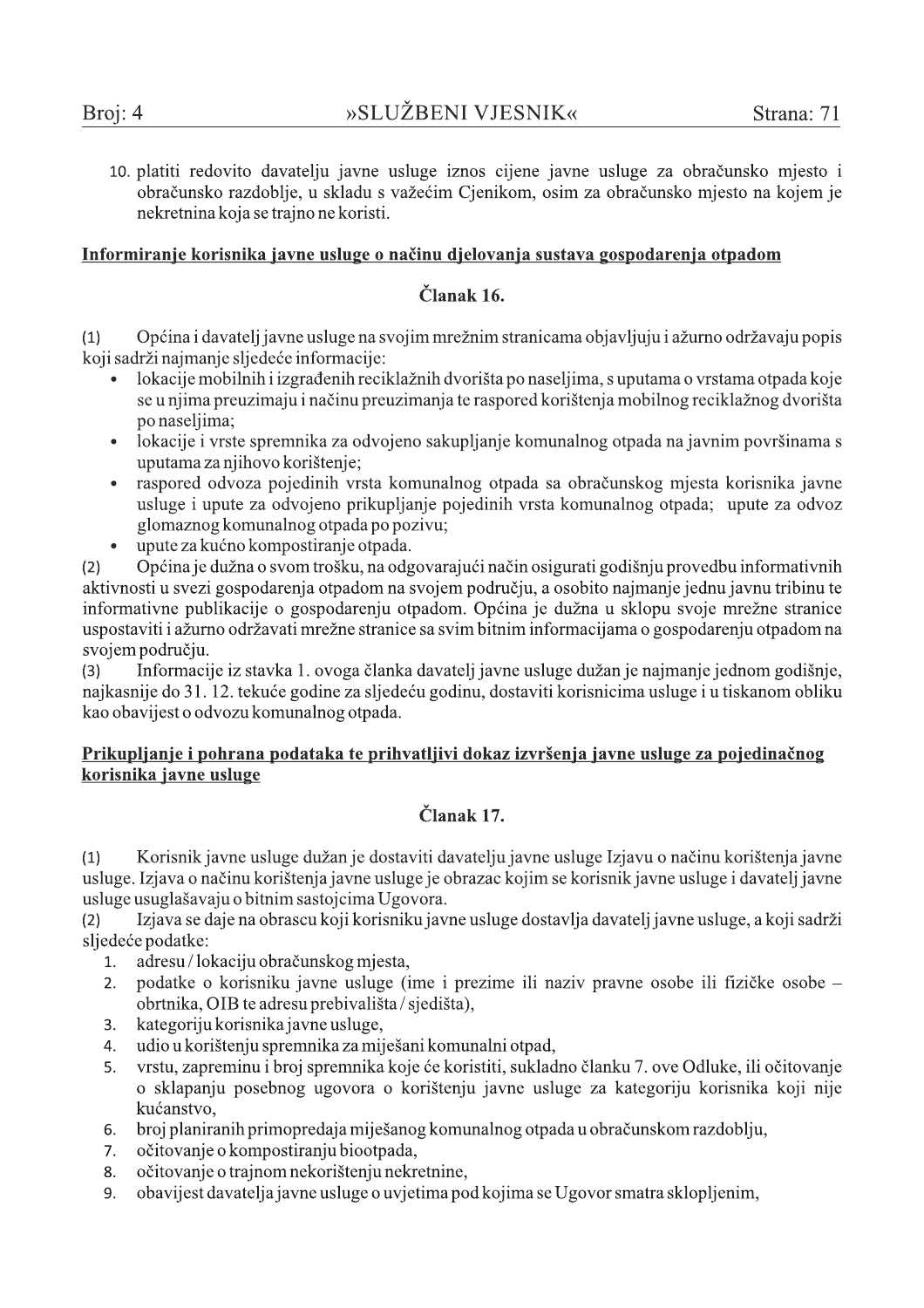- 10. izjavu korisnika javne usluge kojom potvrđuje da je upoznat s Ugovorom,
- 11. izjavu korisnika javne usluge kojom daje suglasnost za elektroničku komunikaciju s davateljem javne usluge i elektroničku adresu i/ili broj mobilnog telefona putem kojeg se korisniku mogu dostavljati obavijesti i računi za uslugu,
- 12. izjavu davatelja javne usluge o tajnosti osobnih podataka,
- 13. uvjete raskida Ugovora,
- 14. izvadak iz Cjenika javne usluge,
- 15. druge podatke potrebne za sklapanje Ugovora.

Podaci iz stavka 2. ovoga članka svrstani su u obrascu Izjave u dva stupca, od kojih je prvi  $(3)$ prijedlog davatelja javne usluge, a drugi očitovanje korisnika javne usluge.

 $(4)$ Korisnik javne usluge je dužan vratiti davatelju usluge dva potpisana primjerka Izjave u roku od 15 dana od dana zaprimania.

Davatelj javne usluge dužan je po zaprimanju Izjave korisniku usluge vratiti jedan ovjereni  $(5)$ primierak Izjave u roku od 15 dana od dana zaprimanja.

Davatelj javne usluge dužan je primijeniti podatak iz Izjave koji je naveo korisnik javne usluge  $(6)$ (stupac: očitovanie korisnika javne usluge) kad je taj podatak u skladu sa Zakonom i ovom Odlukom.

- Iznimno od odredbe stavka 6. ovoga članka davatelj javne usluge primjenjuje podatak iz Izjave  $(7)$ koji je naveo davatelj javne usluge (stupac: prijedlog davatelja javne usluge) u sljedećim slučajevima:
	- kad se korisnik javne usluge ne očituje u Izjavi o podacima iz stavka 2. ovoga članka odnosno ne  $1.$ dostavi davatelju javne usluge Izjavu u roku iz stavka 4. ovoga članka,
	- kad više korisnika javne usluge koristi zajednički spremnik, a među korisnicima javne usluge nije  $\overline{2}$ . postignut dogovor o udjelima korištenja zajedničkog spremnika na način da zbroj svih udjela čini jedan,
	- kad podatak koji je naveo korisnik javne usluge nije u skladu sa Zakonom i ovom Odlukom, 3.
	- kad davatelj javne usluge može nedvojbeno utvrditi da podatak koji je naveo korisnik javne  $\overline{4}$ . usluge ne odgovara stvarnom stanju kod korisnika javne usluge.

U slučaju spora između davatelja javne usluge i korisnika javne usluge u vezi zajedničkog  $(8)$ korištenja spremnika za miješani komunalni otpad o predmetu spora rješenjem će odlučiti nadležno tijelo općine.

Davatelj javne usluge može omogućiti davanje Izjave elektroničkim putem kad je takav način  $(9)$ prihvatljiv korisniku javne usluge.

Korisnik javne usluge dužan je obavijestiti davatelja javne usluge o svakoj promjeni podataka, u  $(10)$ roku od 15 dana od dana kada je nastupila promjena podataka sadržanih u Izjavi.

Osobni podatci korisnika javne usluge dostavljeni davatelju javne usluge putem Izjave tajni su i  $(11)$ smiju se koristiti isključivo u svrhu provedbe ugovornih obveza iz Ugovora o korištenju javne usluge. Davatelj javne usluge dužan je ove podatke čuvati u elektroničkoj bazi podataka s ograničenim pristupom, a obrasce Izjave dužan je pohraniti u arhivu uz odgovarajuću razinu zaštite tajnosti osobnih podataka.

# Članak 18.

- $(1)$ Prihvatljivi dokaz izvršenja javne usluge za pojedinog korisnika javne usluge predstavlja evidencija davatelja javne usluge o izvršenoj javnoj usluzi (automatska elektronička evidencija pražnjenja spremnika tijekom obračunskog razdoblja) za pojedinog korisnika javne usluge, pri čemu davateli javne usluge ne odgovara za neovlašteno korištenje spremnika od strane trećih osoba, već je svaki korisnik javne usluge dužan osigurati da njemu dodijeljene spremnike ne koriste neovlašteno treće osobe.
- Davatelj javne usluge dužan je, na zahtjev korisnika javne usluge, omogućiti korisniku javne  $(2)$ usluge uvid u njegove podatke u evidenciji, u elektroničkom obliku, putem e-pošte ili mrežnog servisa.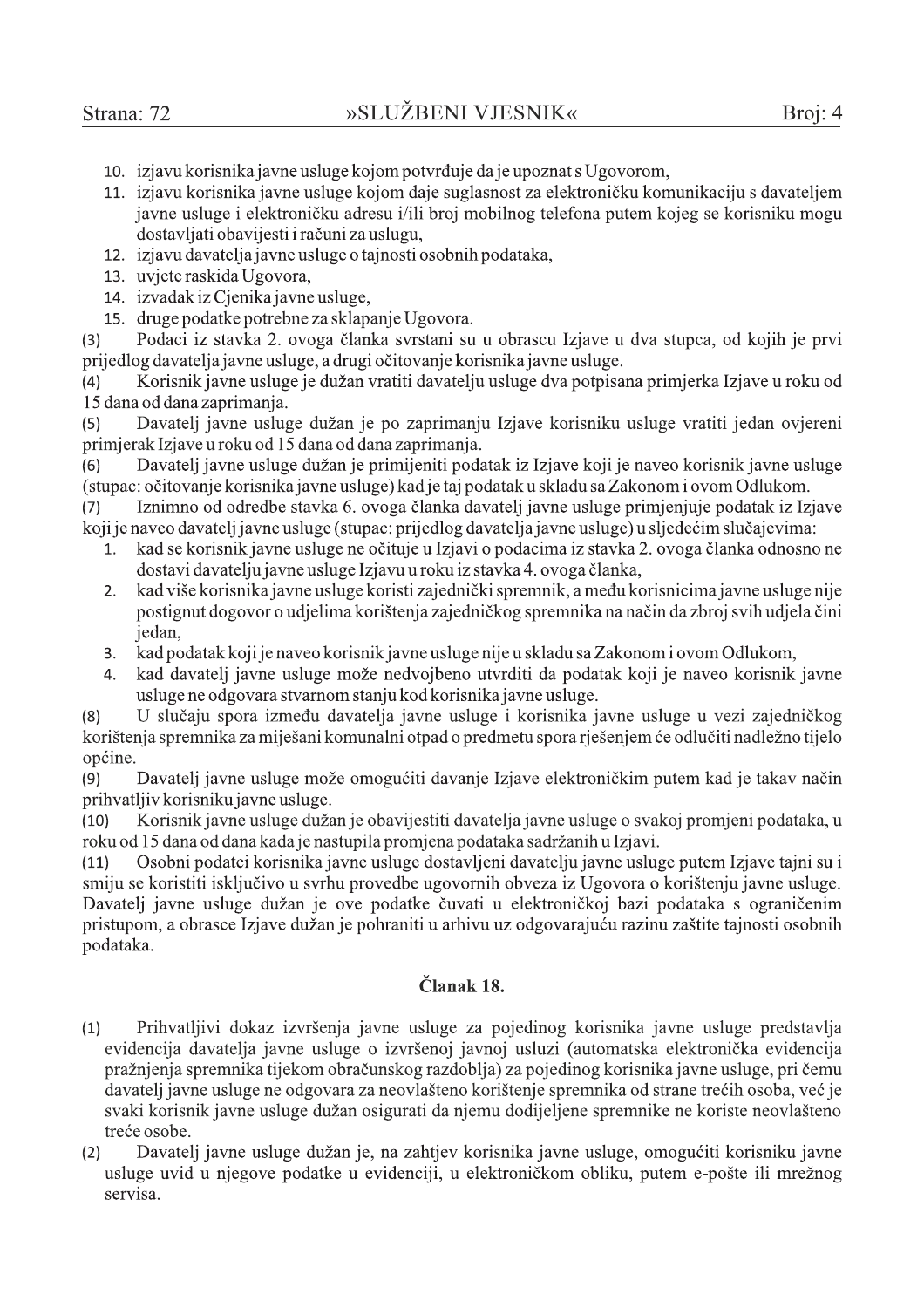- Evidencija sadrži podatke najmanje o:  $(3)$ 
	- $1.$ kategoriji korisnika javne usluge;
	- korisniku javne usluge ime i prezime ili naziv pravne osobe odnosno fizičke osobe obrtnika.  $2.$ OIB i adresa siedišta; adresa obračunskog miesta; popis predviđenih primopredaja miješanog komunalnog otpada po obračunskim razdobljima; popis izjavljenih prigovora korisnika javne usluge;
	- korištenju javne usluge za obračunsko mjesto: podatak o korištenju nekretnine na obračunskom 3. miestu (koristi se ili se traino ne koristi); datum zaprimania / zadnie izmiene Izjave i kopija Izjave u elektroničkom obliku; vrsta i količina spremnika s pripadajućim oznakama; udio korisnika javne usluge u korištenju spremnika; datum i broj primopredaja miješanog komunalnog otpada i dokaz o izvršenoj usluzi u obračunskom razdoblju;
	- korištenju reciklažnog dvorišta i mobilnog reciklažnog dvorišta lokacija reciklažnog dvorišta  $\overline{4}$ . odnosno mobilnog reciklažnog dvorišta; datum predaje, vrsta i količina otpada predanog u reciklažnom dvorištu:
	- korištenju usluge preuzimanja glomaznog komunalnog otpada po pozivu datum preuzimanja 5. glomaznog komunalnog otpada, vrsta i količina.

### Ugovor o korištenju javne usluge

## Članak 19.

- $(1)$ Ugovor o korištenju javne usluge smatra se sklopljenim:
	- 1. kad korisnik javne usluge dostavi davatelju javne usluge Izjavu ili
	- prilikom prvog evidentiranog korištenja javne usluge ili zaprimanja na korištenje spremnika za  $\overline{2}$ . primopredaju miješanog komunalnog otpada, u slučaju kad korisnik javne usluge ne dostavi davatelju javne usluge Izjavu.
- Bitne sastojke Ugovora čine Opći uvjeti Ugovora, ova Odluka, Izjava i Cjenik javne usluge.  $(2)$
- $(3)$ Davatelj javne usluge dužan je omogućiti korisniku javne usluge uvid u akte iz stavka 2. ovoga članka prije sklapanja Ugovora te prije svake izmjene i/ili dopune Ugovora te kasnije, na zahtjev korisnika javne usluge.
- Općina i davatelj javne usluge dužni su, putem sredstava javnog informiranja, mrežne stranice,  $(4)$ dostavom pisane obavijesti i/ili na drugi za korisnika javne usluge prihvatljiv način, osigurati da korisnik javne usluge, prije sklapanja Ugovora i/ili izmjene odnosno dopune Ugovora, bude upoznat s propisanim odredbama koje uređuju sustav sakupljanja komunalnog otpada. Ugovorom i pravnim posljedicama.
- Davatelj javne usluge je dužan na svojoj mrežnoj stranici objaviti u strojno čitljivom obliku i  $(5)$ održavati poveznice na mrežne stranice Narodnih novina na kojima su objavljeni Zakon te drugi podzakonski akti, digitalna preslika Odluke, digitalna preslika Cjenika i obavijest o načinu podnošenia prigovora sukladno pozitivnim propisima Republike Hrvatske.

### Provedba Ugovora i korištenje javne usluge u slučaju nastupanja posebnih okolnosti

### Članak 20.

U slučaju nastupanja posebnih okolnosti – elementarne nepogode, rata ili druge više sile koja bi  $(1)$ spriječila davatelja javne usluge u izvršenju javne usluge u okvirima opisanim ovom Odlukom u trajanju duljem od obračunskog razdoblja iz stavka 2. članka 5. ove Odluke, ugovorne obveze se ne primjenjuju za vrijeme trajanja posebnih okolnosti.

U slučaju trajanja posebnih okolnosti kraćem od obračunskog razdoblja iz stavka 2. članka 5. ove  $(2)$ Odluke, ugovorne obveze ostaju na snazi, a davatelj javne usluge dužan je, čim okolnosti dozvole,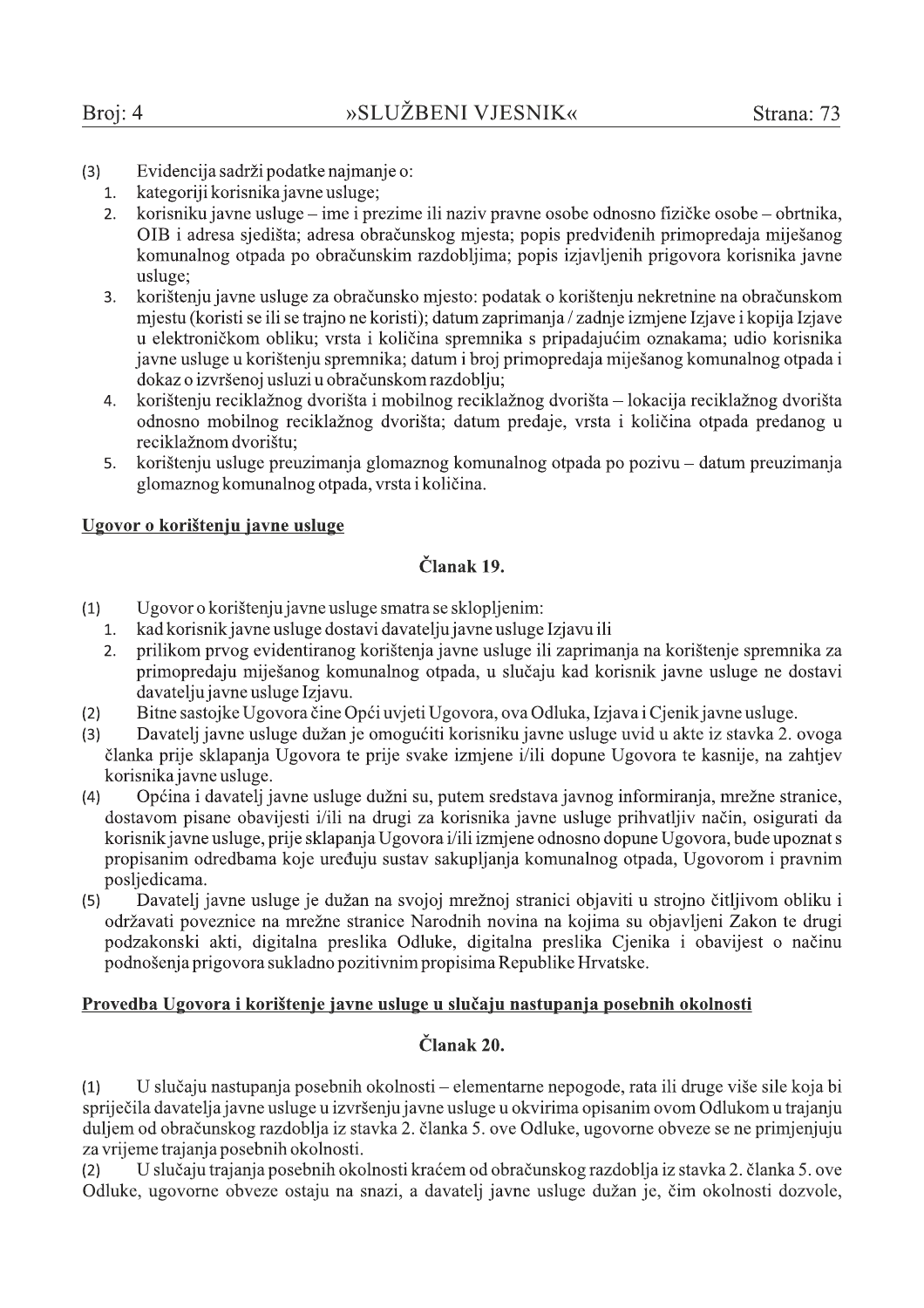izvršiti javnu uslugu u cijelosti, uključujući i odvoz onih količina otpada koje je propustio odvesti za vrijeme trajanja posebnih okolnosti. Odredbe Ugovora koje se odnose na ugovornu kaznu u takvom slučaju se ne primjenjuju, dok se ne normalizira stanje u sustavu.

#### Podnošenje prigovora u vezi neugode uzrokovane sustavom sakupljanja komunalnog otpada i podnošenja prigovora – reklamacije korisnika javne usluge

## Članak 21.

- Prigovor u vezi neugode uzrokovane sustavom sakupljanja komunalnog otpada podnosi se  $(1)$ komunalnom redaru, a komunalni redar rješenjem će obvezati uzročnika neugode na otklanjanje posljedica. U slučaju da je do neugode došlo zbog povrede odredbi ove Odluke, Zakona ili drugog propisa, komunalni redar može pokrenuti prekršajni postupak.
- Prigovor reklamaciju u vezi korištenja i naplate javne usluge korisnik javne usluge može predati  $(2)$ davatelju javne usluge pisanim putem, osobno ili poštom na urudžbeni zapisnik ili elektroničkom poštom na objavljenu službenu adresu elektroničke pošte davatelja javne usluge. Davatelj javne usluge dužan je korisniku javne usluge odgovoriti na prigovor-reklamaciju u roku od najviše 15 dana od datuma podnošenia iste, pisanim putem odnosno elektroničkom poštom, ovisno o zahtievu korisnika javne usluge. Ukoliko korisnik javne usluge nije zadovoljan odgovorom, može na iste opisane načine podnijeti prigovor – reklamaciju Povjerenstvu za zaštitu potrošača.
- Rok za reklamaciju na ispostavljeni račun je 15 (petnaest) dana od dana primitka računa.  $(3)$

#### Cijena javne usluge

## Članak 22.

Strukturu cijene javne usluge čini: cijena obvezne minimalne javne usluge (MJU) i cijena javne  $(1)$ usluge za količinu predanog miješanog komunalnog otpada  $(C)$ , a određuje se prema izrazu:  $CJU =$  $MJU+C$ 

Korisnik javne usluge dužan je platiti davatelju usluge iznos cijene za obračunsko mjesto i obračunsko razdoblie, osim ako je riječ o obračunskom mjestu na kojem se nekretnina trajno ne koristi u smislu članka 71. Zakona.

Cijena obvezne minimalne javne usluge pokriva troškove javne usluge koju je potrebno osigurati  $(2)$ kako bi sustav sakupljanja komunalnog otpada mogao ispuniti svoju svrhu poštujući pritom obvezu o osiguranju primjene načela »onečišćivač plaća«, načela ekonomski održivog poslovanja te sigurnosti, redovitosti i kvalitete pružanja javne usluge sukladno Zakonu, ovoj Odluci i drugim propisima.

Cijena obvezne minimalne javne usluge za korisnika kategorije kućanstvo jedinstvena je na  $(3)$ čitavom području primjene ove Odluke, a iznosi:

### 29,00 HRK (slovima: dvadeset devet kuna) mjesečno, bez PDV-a.

Cijena obvezne minimalne javne usluge za korisnika koji nije kućanstvo jedinstvena je na čitavom području primjene ove Odluke, a iznosi:

### 35,00 HRK (slovima: trideset pet kuna) mjesečno, bez PDV-a.

Cijena javne usluge za predanu količinu miješanog komunalnog otpada naplaćuje se razmjerno  $(4)$ količini predanog otpada, sukladno kriteriju iz članka 5. ove Odluke, odnosno podatcima iz evidencije o predanom otpadu.

Cijena javne usluge za predanu količinu miješanog komunalnog otpada određuje se prema izrazu:

$$
C = JCV \times BP \times U
$$

gdie je:

 $C$  – cijena javne usluge za količinu predanog miješanog komunalnog otpada izražena u kunama;

 $JCV - jedinična cijena za pražnjenje određenog volumena spremnika miješanog komunalnog otpada,$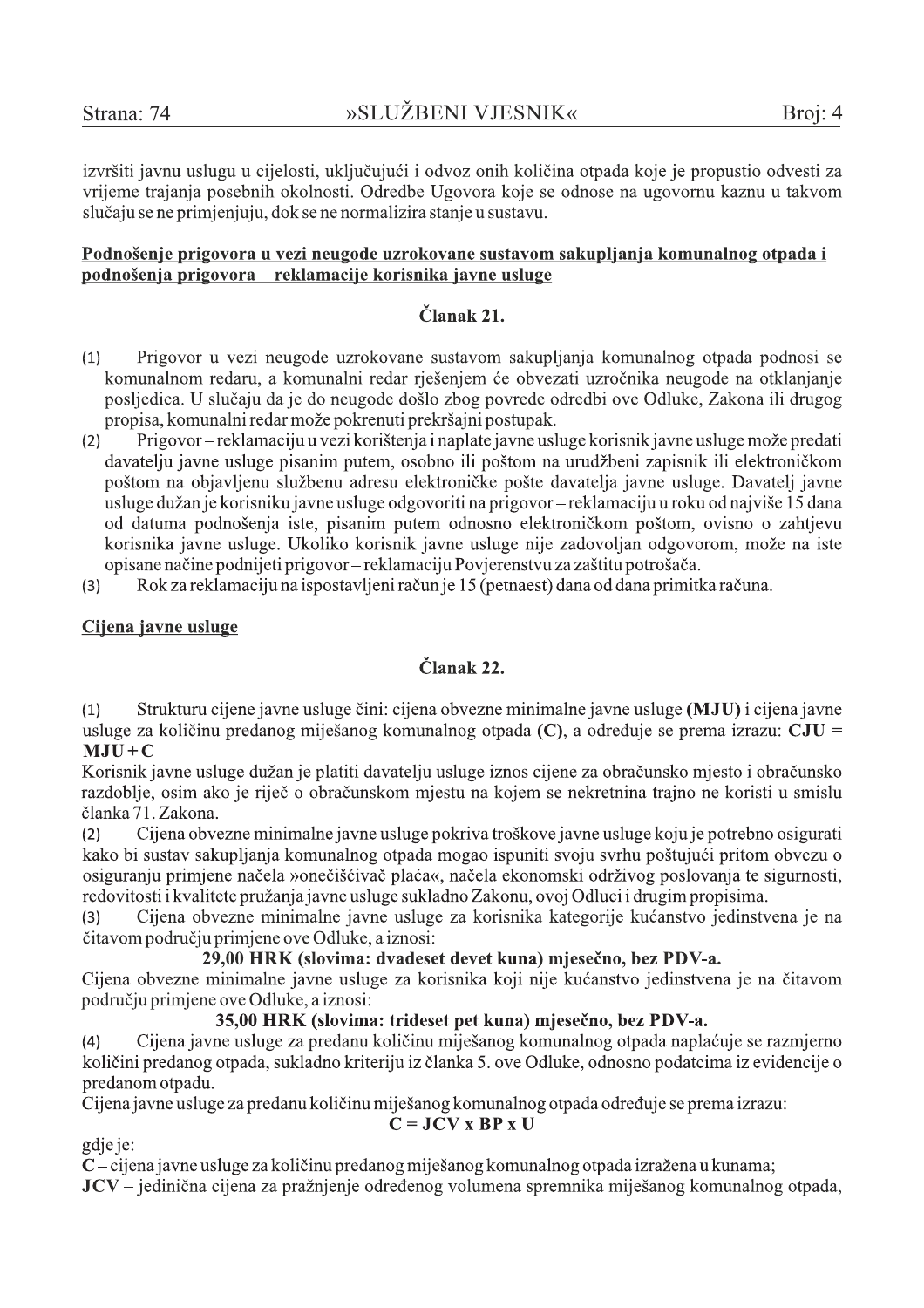izražena u kunama sukladno Cjeniku;

BP – broj pražnjenja spremnika miješanog komunalnog otpada u obračunskom razdoblju sukladno podacima u evidenciji o pražnjenju spremnika;

 $U$  – udio korisnika javne usluge u korištenju spremnika.

(5) Kad jedan korisnik javne usluge samostalno koristi spremnik, udio korisnika javne usluge u korištenju spremnika iznosi 1. Kad više korisnika javne usluge zajednički koriste spremnik, zbroj udjela svih korisnika, određenih međusobnim sporazumom ili prijedlogom davatelja javne usluge, mora iznositi 1.

#### Kriteriji za umanjenje cijene minimalne javne usluge

## Članak 23.

Korisniku kategorije kućanstvo, potkategorija a. obiteljske kuće, koji kompostira biootpad u  $(1)$ vlastitom komposteru cijena minimalne javne usluge umanjit će se na mjesečnom računu za 7,00 kn (slovima: sedam kuna), sve dok uredno provodi kompostiranje biootpada. Smatrat će se da korisnik uredno provodi kompostiranje biootpada ako je preuzeo komposter od davatelja javne usluge, ili je u Izjavi naveo da posjeduje vlastiti komposter te da želi kompostirati biootpad. Ako se tijekom nadzora utvrdi da korisnik ne koristi komposter ili da je bacio biootpad koji se može kompostirati u spremnik za drugu vrstu komunalnog otpada, korisnik nema pravo na umanjenje cijene minimalne javne usluge za taj mjesec.

Korisniku kategorije kućanstvo, potkategorija b. stambene zgrade, koji pravo na uslugu odvoza  $(2)$ glomaznog otpada iz članka 12. stavak 1. točka 4. tijekom kalendarske godine koristi kao zajedničku uslugu odvoza glomaznog otpada za stambenu zgradu, cijena minimalne javne usluge umanjit će se na mjesečnom računu za 7,00 kn (slovima: sedam kuna). Pravo na umanjenje cijene minimalne javne usluge za korisnike koji će koristiti predmetnu uslugu u pojedinoj stambenoj zgradi stječe se datumom predaje zahtjeva za pružanje zajedničke usluge odvoza glomaznog otpada davatelju usluge od strane predstavnika suvlasnika stambene zgrade. Zahtjev mora sadržati popis korisnika koji će koristiti uslugu zajedničkog odvoza glomaznog otpada te procijenjene količine i vrste glomaznog otpada za odvoz. Davatelj usluge odredit će datum odvoza i lokaciju preuzimanja glomaznog otpada u blizini obračunskog mjesta za pojedinu stambenu zgradu, u dogovoru s predstavnikom suvlasnika i nadležnim upravnim odielom općine Donji Andrijevci.

### Utvrđivanje korisnika javne usluge u čije ime Općina preuzima obvezu sufinanciranja cijene javne usluge

## Članak 24.

 $(1)$ Općina Donji Andrijevci preuzima obvezu plaćanja cijene javne usluge za korisnike socijalne skrbi koji sukladno važećim propisima o socijalnoj skrbi ostvaruju pravo na naknadu za troškove stanovania. Nadležni upravni odjel općine Donij Andrijevci dostavlja davatelju javne usluge ažurirani popis korisnika, na temelju kojeg davatelj javne usluge Općina Donji Andrijevci ispostavlja jedinstveni mjesečni račun, sa specifikacijom cijene pojedinačno po korisniku za sve korisnike na popisu.

 $(2)$ Općina Donji Andrijevci preuzima obvezu plaćanja cijene javne usluge za korisnike koje odredi Jedinstveni upravni odjel. Općina Donji Andrijevci dostavlja davatelju javne usluge ažurirani popis korisnika, a davatelj javne usluge dužan je mjesečno ispostaviti Općini Donji Andrijevci jedinstveni račun za cijenu javne usluge sa specifikacijom cijene pojedinačno po korisniku za sve korisnike na popisu.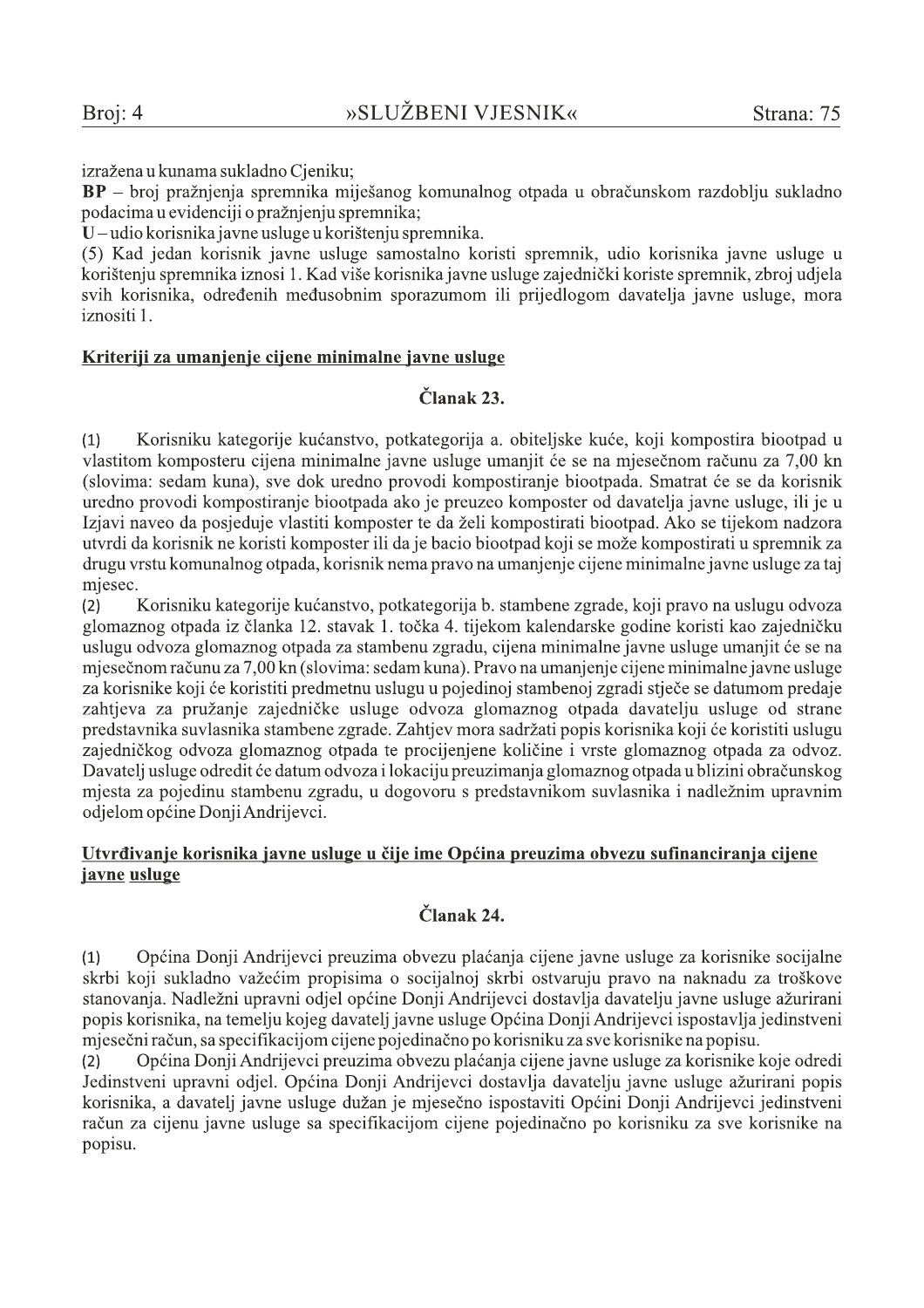#### Odredbe o ugovornoj kazni

### Članak 25.

Ugovornu kaznu određenu ovom Odlukom korisnik javne usluge dužan je platiti davatelju javne  $(1)$ usluge u slučaju kad je postupio protivno Ugovoru. U nastavku se određuju situacije u kojima se smatra da je korisnik javne usluge postupio protivno Ugovoru i iznos ugovorne kazne u pojedinom slučaju:

- kad u Izjavi o korištenju javne usluge ili zahtjevu za izmienu Izjave unese lažne podatke (348.00  $\mathbf{1}$ . HRK):
- kad ne predaje otpad davatelju javne usluge (ne zaduži spremnik za miješani komunalni otpad i/ili  $2.$ izjavljuje da trajno ne koristi nekretninu) a na temelju podataka očitanja mjernih uređaja za potrošnju električne energije, plina, pitke vode ili na drugi način davatelj javne usluge nepobitno utvrdi da korisnik javne usluge ipak koristi nekretninu (348,00 HRK);
- kad odlaže otpad pored spremnika ne koristeći odgovarajuće vrećice s logotipom davatelia javne  $\overline{3}$ . usluge  $(150,00$  HRK);
- kad ne dopusti ovlaštenim osobama davatelja javne usluge pristup svojoj nekretnini i nadzor 4. kompostera za biootpad, ukoliko koristi mogućnost kompostiranja biootpada (150.00 HRK);
- $5.$ kad u spremnik za reciklabilni otpad odlaže otpad druge vrste od one koja se smije odlagati u taj spremnik sukladno dobivenim uputama (150,00 HRK);
- kad u spremnik za miješani komunalni otpad ili u spremnik za biootpad odlaže opasne tvari, 6. problematični otpad ili otpad koji se može reciklirati, a koji nije prikladan za odlaganje u spremnik za biootpad, odnosno spremnik za miješani komunalni otpad (150,00 HRK);
- $7.$ kad ošteti ili uništi spremnik za otpad (150,00 HRK);
- kad odjavi javnu uslugu, a dokazano je da se nekretnina koristi; ili nekretnina se ne koristi, a nije 8. dostavljen dokaz – obračun potrošnje vode ili obračun električne energije odabranog isporučitelja (348,00 HRK);
- kad odbacuje otpad nepropisno u okolišili na javne površine (348,00 HRK);  $\mathsf{q}$ .
- 10. kad spaljuje otpadne materijale u peći ili na otvorenom, osim ako se radi o čistom otpadnom papiru za potpalu, suhom sirovom otpadnom drvu koje nije tretirano nikakvim opasnim tvarima ili drugom osušenom otpadnom bilinom materijalu pogodnom za loženie  $(348.00 \text{ HRK})$ .

Kad više korisnika javne usluge koristi zajednički spremnik, nastalu obvezu plaćanja ugovorne  $(2)$ kazne, u slučaju kad se ne utvrdi odgovornost pojedinog korisnika javne usluge, snose svi korisnici javne usluge koji koriste zajednički spremnik, sukladno udjelima u korištenju zajedničkog spremnika.

Davateli javne usluge ne će naplatiti ugovornu kaznu već će izdati pisanu opomenu ako procijeni  $(3)$ da korisnik javne usluge nije postupio u namjeri počinjenja prekršaja, već je prekršaj počinjen zbog neinformiranosti korisnika, ili u slučaju kad je prekršaj počinjen prvi puta.

#### Opći uvjeti Ugovora s korisnicima javne usluge

### Članak 26.

Opći uvjeti Ugovora s korisnicima javne usluge sadržani su u Prilogu 1 ove Odluke i čine njen sastavni dio.

#### Prijelazne i završne odredbe

## Članak 27.

Nadzor nad provedbom ove Odluke provodi nadležni inspektor te komunalni redar, sukladno odredbama Odluke o komunalnom redu ("Službeni vjesnik Brodsko – posavske županije" broj 16/19) i članku 140. Zakona.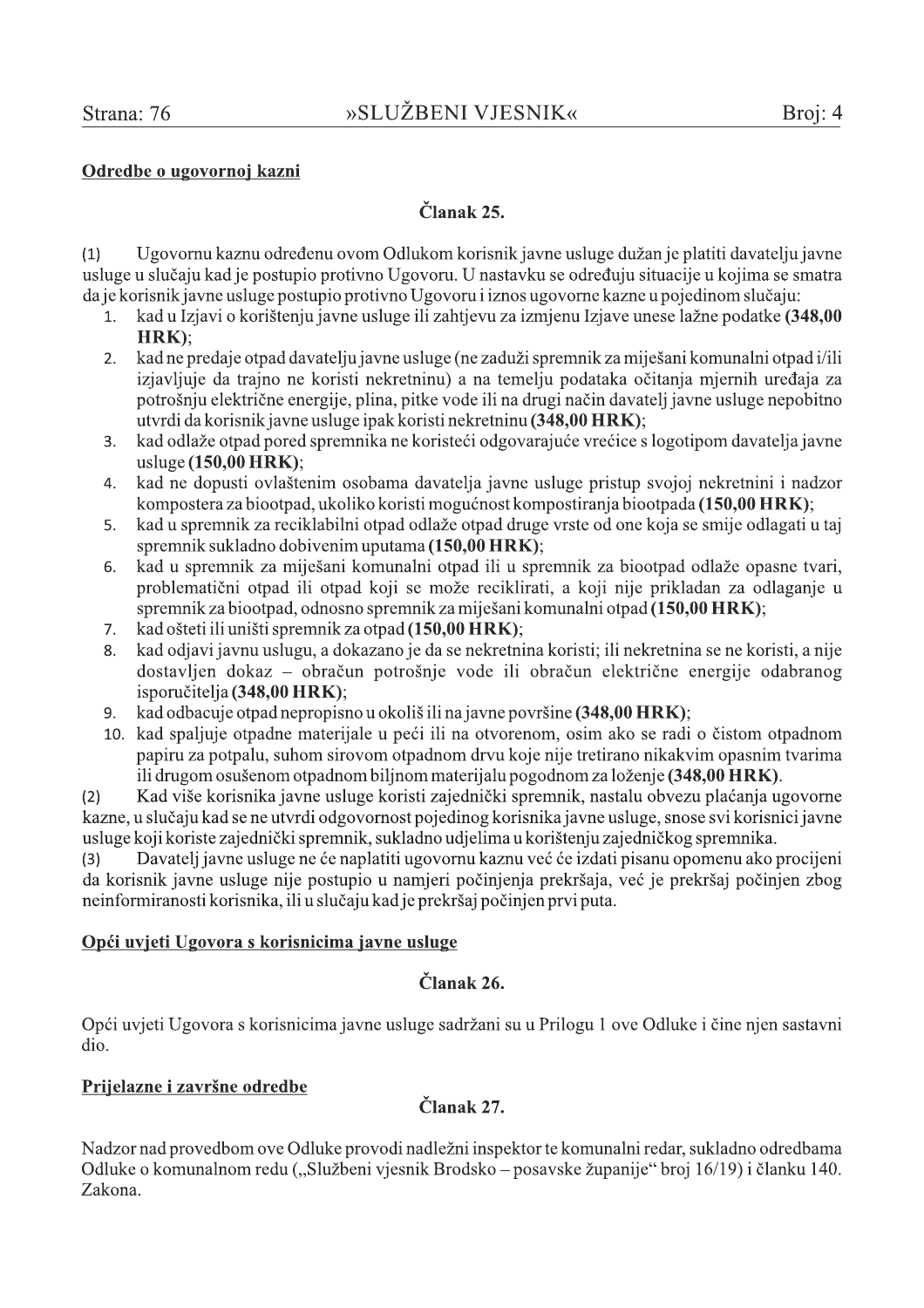#### Članak 28.

Davatelj javne usluge obvezan je ispuniti uvjete za naplatu odvoza miješanog komunalnog  $(1)$ otpada prema predanoj količini otpada na čitavom područiu općine, sukladno članku 5. ove Odluke, u roku od najviše 3 mjeseca od dana stupanja na snagu ove Odluke.

Davatelj javne usluge obvezan je u roku iz stavka 1. ovoga članka isporučiti svim korisnicima  $(2)$ javne usluge spremnike za odvojeno sakupljanje komunalnog otpada; u slučaju nemogućnosti isporuke spremnika u navedenom roku, davatelj javne usluge će korisnicima isporučiti odgovarajuće vrećice za odvojeno sakupljanje komunalnog otpada.

### Članak 29.

Stupanjem na snagu ove Odluke prestaje važiti Odluka o načinu pružanja javne usluge prikupljanja miješanog komunalnog otpada i biorazgradivog komunalnog otpada na području općine Donji Andrijevci ("Službeni vjesnik Brodsko – posavske županije" broj 30/19) i Izmjena i dopuna Odluke o načinu pružanja javne usluge prikupljanja miješanog komunalnog otpada i biorazgradivog komunalnog otpada na području općine Donji Andrijevci ("Službeni vjesnik Brodsko – posavske županije" broj  $38/20$ ).

#### Članak 30.

Ova Odluka stupa na snagu osmi dana od dana objave, a objavit će se u "Službenom vjesniku Brodsko – posavske županije".

#### OPĆINSKO VIJEĆE OPĆINA DONJI ANDRIJEVCI

KLASA:363-01/22-01/4 URBROJ: 2178-4-22-1 Donji Andrijevci, 31.1.2022.

> **PREDSJEDNIK** Marin Degmečić, v.r.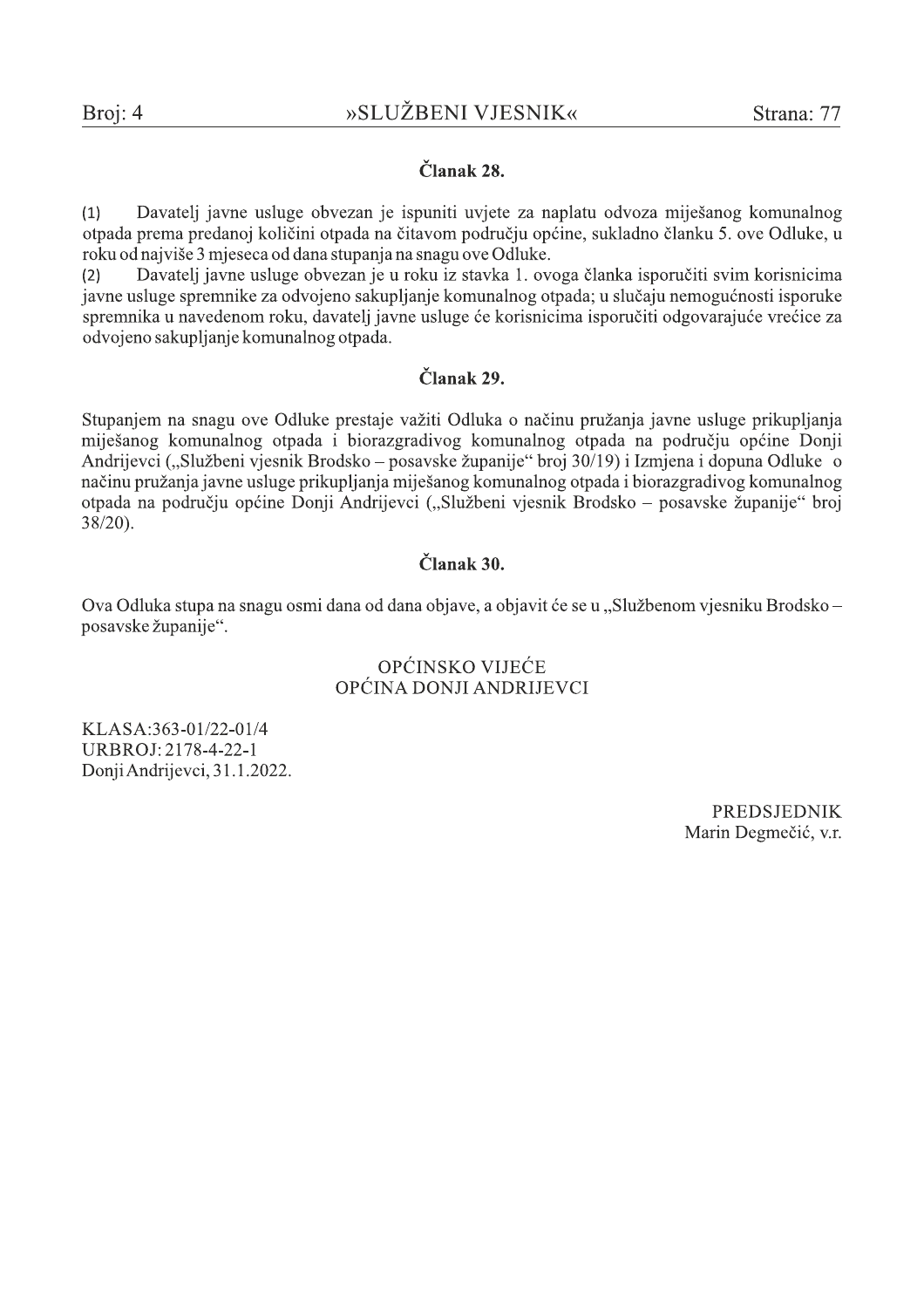#### PRILOG<sub>1</sub>

# OPĆI UVJETI UGOVORA O KORIŠTENJU JAVNE USLUGE SAKUPLJANJA KOMUNALNOG OTPADA NA PODRUČJU OPĆINE DONJI ANDRIJEVCI

(u daljnjem tekstu: Opći uvjeti)

### Članak 1.

Definicije i pojmovi korišteni u ovim Općim uvjetima odgovaraju definicijama i pojmovima korištenim u Odluci o načinu pružanja javne usluge sakupljanja komunalnog otpada na području općine Donji Andrijevci (u daljnjem tekstu: Odluka).

Ovim Općim uvjetima uređuju se međusobni odnosi davatelja javne usluge i korisnika javne usluge koji proizlaze iz Ugovora o pružanju javne usluge sakupljanja komunalnog otpada (u daljnjem tekstu: Ugovor), na području pružanja javne usluge.

#### Članak 2.

Ovi Opći uvjeti primjenjuju se na sve korisnike javne usluge na području pružanja javne usluge koji zaključe Ugovor s davateljem javne usluge.

#### Članak 3.

Obveza korištenja javne usluge za sve vlasnike nekretnina odnosno posebnog dijela nekretnine i korisnike nekretnine, kad je vlasnik nekretnine odnosno posebnog dijela nekretnine obvezu plaćanja Ugovorom prenio na korisnika i o tome obavijestio davatelja usluge, nastaje danom stupanja na snagu Odluke.

Obveza davatelja javne usluge na pružanje javne usluge korisnicima koji nisu kućanstvo ne odnosi se niti obuhvaća pružanje usluge odvoza i zbrinjavanja otpada koji je kao proizvodni otpad nastao u proizvodnom procesu korisnika javne usluge, bez obzira što bi po prirodi ili sastavu bio sličan komunalnom otpadu iz kućanstva, kao ni na otpad iz poljoprivrede niti otpad iz šumarstva. Za takvu vrstu otpada korisnik javne usluge koji nije kućanstvo dužan je sklopiti poseban ugovor o odvozu i zbrinjavanju proizvodnog otpada s ovlaštenim prijevoznikom/zbrinjavateljem/oporabiteljem/trgovcem otpada.

### Članak 4.

Davatelj javne usluge i korisnik javne usluge javnu uslugu ugovaraju u skladu s odredbama Odluke i ovih Općih uvjeta, a prava i obveze davatelja javne usluge i korisnika javne usluge utvrđuju se Ugovorom, Odlukom i ovim Općim uvjetima.

# Članak5.

Ugovor se smatra

sklopljenim:

- kad korisnik javne usluge dostavi davatelju javne usluge Izjavu ili  $1.$
- u slučaju kad korisnik javne usluge ne dostavi davatelju javne usluge Izjavu, prilikom prvog  $2.$ korištenja javne usluge ili zaprimanja na korištenje spremnika za primopredaju miješanog komunalnog otpada. U tom slučaju datum izdavanja računa za izvršenu javnu uslugu smatra se danom sklapanja Ugovora.

Sklapanjem Ugovora korisnik javne usluge potvrđuje da je upoznat s odredbama ovih Općih uvjeta i prihvaća njihovu primjenu. Davatelj usluge dužan je korisniku javne usluge, na njegov zahtjev, bez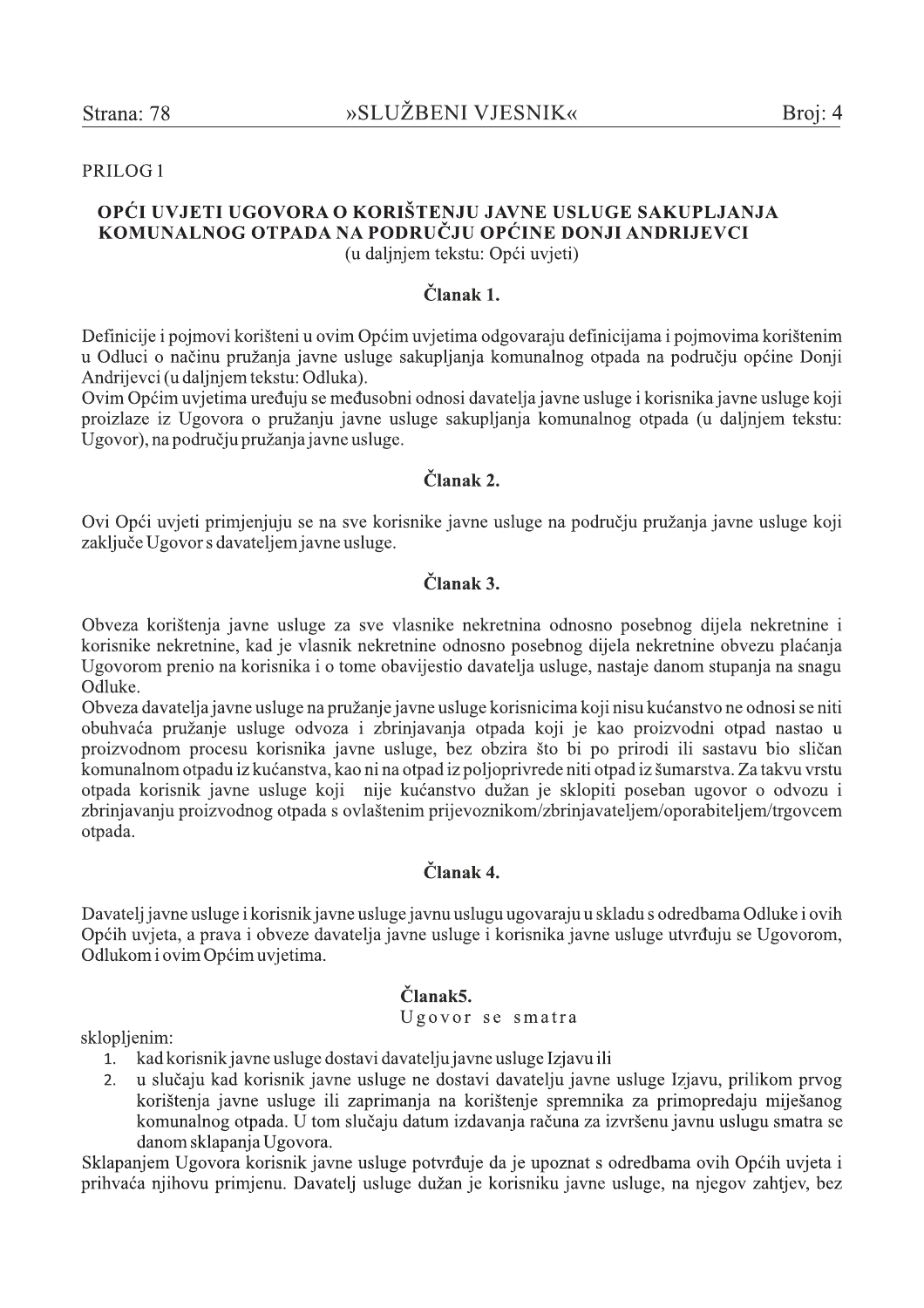naknade uručiti Ugovor i Opće uvjete u tiskanom obliku. Davatelj javne usluge i korisnik javne usluge Ugovor sklapaju na neodređeno vrijeme.

#### Članak 6.

Davatelj javne usluge i korisnik javne usluge imaju prava i obveze utvrđene Odlukom, Ugovorom i ovim Općim uvjetima.

#### Članak 7.

Radi otklanjanja svake sumnje, pisani oblik Ugovora nije pretpostavka ni nastanka ugovornog odnosa između davatelja javne usluge i korisnika javne usluge, a niti valjanosti nastalog Ugovora u smislu članka 5. točka 2. ovih Općih uvjeta, posebice u slučajevima kad se usluga od strane davatelja javne usluge izvršava, a korisnik javne usluge odbija potpisati Ugovor odnosno dostaviti Izjavu.

Korisnik javne usluge dužan je, u slučaju promjena podataka vezanih uz ugovorni odnos koji utječu na odnos davatelja javne usluge i korisnika javne usluge, iste prijaviti davatelju javne usluge u roku od 15 dana od dana kad je nastupila promjena, pisanim putem, elektroničkom ili običnom poštom. Korisnik javne usluge dužan je u navedenom roku osobito obavijestiti davatelja javne usluge o prestanku korištenja nekretnine (stana, kuće, kuće za odmor i poslovnog prostora) na obrascu "Zahtjev za raskid Ugovora o obavljanju javne usluge prikupljanja miješanog komunalnog otpada" dostupnom na mrežnoj stranici davatelja javne usluge ili na adresi sjedišta davatelja javne usluge, uz navođenje razloga iz članka 9. ovih Općih uvjeta.

Davatelj javne usluge dužan je korisniku javne usluge u roku od 8 dana dostaviti pisanu obavijest o tome prihvaća li ili ne prihvaća zahtjev za raskid Ugovora, uz obrazloženje.

### Članak 8.

Korisnik javne usluge koji stupa na mjesto prijašnjeg korisnika (novi korisnik) dužan je u roku od 15 dana od dana stjecanja vlasništva nekretnine odnosno prijenosa obveze plaćanja na temelju ugovora, pisanim putem obavijestiti davatelja javne usluge o početku korištenja javne usluge, podnošenjem zahtjeva za dostavu obrasca Izjave ili dostavljanjem već popunjenog obrasca Izjave.

Uz popunjeni obrazac Izjave (novi) korisnik je dužan dostaviti ispravu kojom dokazuje stjecanje vlasništva nekretnine ili prijenosa obveze plaćanja na temelju ugovora (izvadak iz zemljišnih knjiga, ugovor o prijenosu obveze plaćanja javne usluge).

Promjenu u statusu korisnika javne usluge korisnik je dužan dokazati vjerodostojnim ispravama. Svaku promjenu u statusu korisnika javne usluge koju korisnik prijavljuje, davatelj javne usluge prihvaća od datuma prijave, a primjenjuje od prvog dana sljedećeg obračunskog razdoblja te je isključena mogućnost retroaktivnog učinka prijavljene promjene.

Prilikom prestanka korištenja javne usluge korisnik javne usluge dužan je platiti sve do tada zaprimljene račune i tek tada može biti brisan iz evidencije davatelja javne usluge.

### Članak 9.

Korisnik javne usluge može zatražiti raskid Ugovora u slučajevima:

- prestanka odnosno promjene vlasništva nekretnine te  $1.$
- u slučaju da trajno ne koristi nekretninu. Nekretninom koja se trajno ne koristi smatra se: (a)  $\overline{2}$ . nekretnina za koju se utvrdi da u razdoblju od 12 mjeseci nema potrošnje električne energije i vode (na temelju očitanja mjernih uređaja) ili (b) nekretnina koja nije pogodna za stanovanje.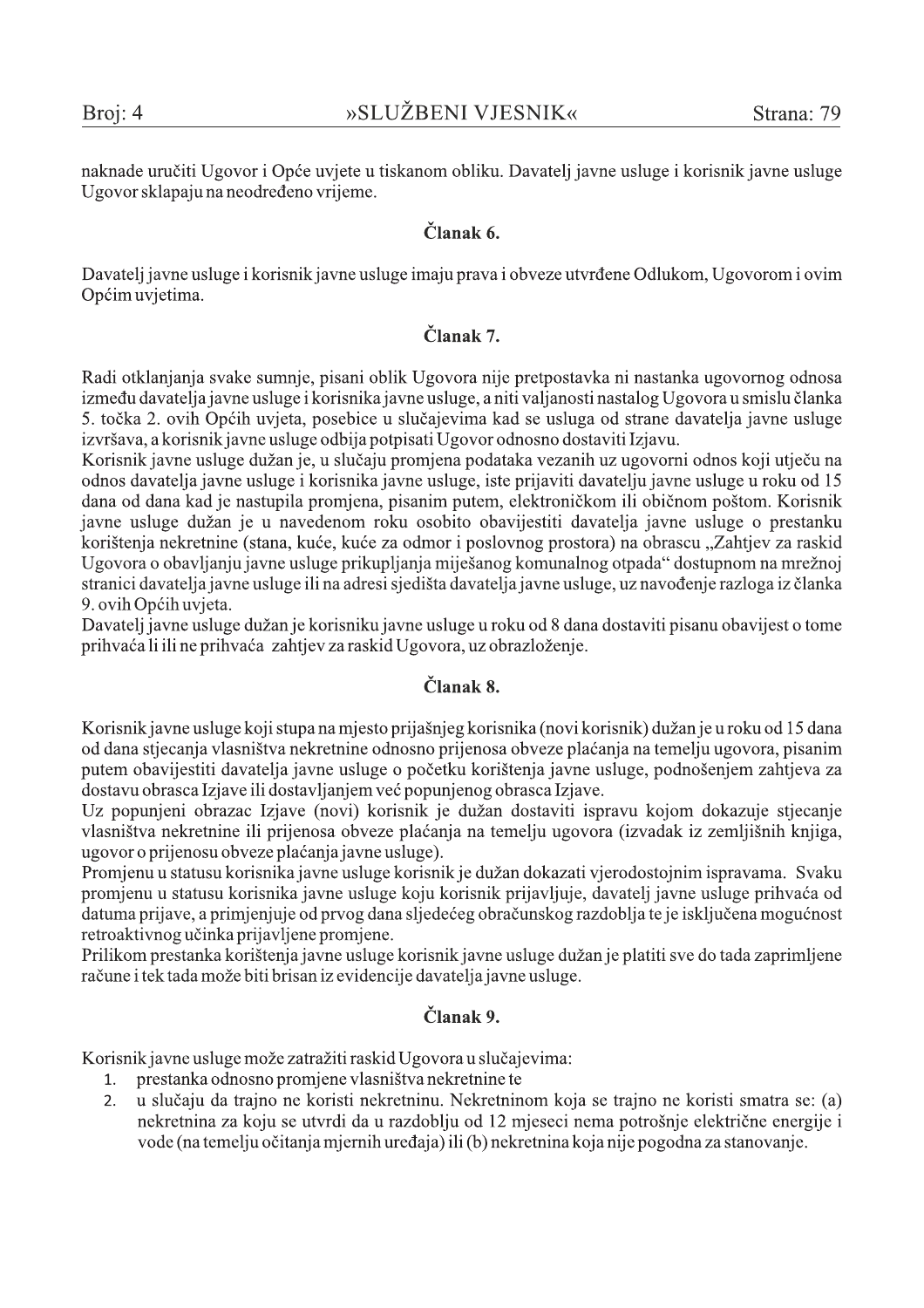Za kategoriju korisnika koji nije kućanstvo u slučaju

prestanka obavljanja djelatnosti, uz dostavu rješenja o prestanku obavljanja djelatnosti.

Zahtjev za raskid Ugovora korisnik javne usluge podnosi davatelju javne usluge u obliku pisanog očitovanja, uz koje prilaže odgovarajuće dokaze kojima potkrjepljuje razloge za raskid Ugovora i to prema potrebi: izvadak iz zemljišnih knjiga, ugovor o kupoprodaji, ugovor o darovanju, rješenje o nasljeđivanju; rješenje o prestanku obavljanja djelatnosti; ugovor o najmu/zakupu kad je korisnik javne usluge ugovorom izričito prenio na najmoprimca/zakupoprimca obvezu plaćanja javne usluge davatelju javne usluge; potvrda da se usluga isporuke električne energije, vode ili plina trajno ne koristi ili miesečno očitanje za navedene usluge za prethodnih 12 (dvanaest) uzastopnih mjeseci.

O zahtjevu iz stavka 2. ovoga članka davatelj usluge dužan je odlučiti u roku od 8 dana od dana podnošenja zahtjeva. Prije odlučivanja o zahtjevu korisnika za raskid Ugovora, ovlašteni zaposlenik davatelja javne usluge provjerit će koristi li se nekretnina ili ne, o čemu sastavlja zapisnik. U slučaju da ovlašteni zaposlenik davatelja javne usluge utvrdi da se nekretnina, suprotno navodima korisnika, koristi, davatelj javne usluge će pisanim putem obavijestiti korisnika javne usluge o odbijanju zahtjeva za raskid Ugovora uz obrazloženje odnosno naznaku razloga zbog kojih je zahtjev korisnika za raskid Ugovora odbijen te će na računu za uslugu korisniku javne usluge obračunati ugovornu kaznu. Ugovor prestaje važiti smrću korisnika javne usluge (fizičke osobe, fizičke osobe – vlasnika obrta) i prestankom postojanja pravne osobe brisanjem iz sudskog registra.

U slučaju prestanka važenja Ugovora zbog smrti korisnika javne usluge fizičke osobe, fizičke osobe – vlasnika obrta i prestanka postojanja pravne osobe brisanjem iz sudskog registra, pravni slijednik koji je u posjedu nekretnine ili posebnog dijela nekretnine dužan je o tome obavijestiti davatelja javne usluge najkasnije u roku od 15 dana od dana saznanja o toj okolnosti.

Davatelj javne usluge može privremeno nastaviti s pružanjem javne usluge posjedniku nekretnine ili posebnog dijela nekretnine do podnošenja Izjave (novog) vlasnika nekretnine, uz uvjet da posjednik nekretnine redovito podmiruje sve novčane obveze koje se tiču obavljanja javne usluge za predmetnu nekretninu.

## Članak 10.

Cijena javne usluge utvrđuje se Cjenikom javne usluge koji donosi i mijenja davatelj javne usluge u skladu s odredbama Odluke i Zakona. Cijenu javne usluge utvrđuje predstavničko tijelo općine Donji Andrijevci Odlukom.

Korisnik javne usluge je dužan plaćati davatelju javne usluge cijenu javne usluge utvrđenu Cjenikom davatelja javne usluge. Cijenu javne usluge korisnici javne usluge plaćaju na temelju računa koji im davatelj javne usluge ispostavlja jednom mjesečno.

Račun se izdaje posliednieg radnog dana u miesecu za tekući miesec, a dostavlja se korisniku javne usluge najkasnije do sedmog dana sljedećeg mjeseca.

Korisnik je dužan podmiriti račun u roku dospijeća.

U slučaju zakašnjenja zaračunavaju se zakonske zatezne kamate u skladu s propisima.

## Članak 11.

Korisnik ima pravo prigovora na ispostavljeni račun.

Prigovor se podnosi u pisanom obliku u roku od 15 dana od dana primitka računa.

Davatelj javne usluge dužan je ispitati osnovanost prigovora i dati pisani odgovor na prigovor u roku od 15 dana od dana primitka prigovora.

Prigovor korisnika ne odgađa obvezu plaćanja računa.

U slučaju kad davatelj javne usluge prihvati prigovor korisnika umanjiti će za priznati iznos račun za javnu uslugu koji slijedi nakon donošenja odluke o prihvaćanju prigovora.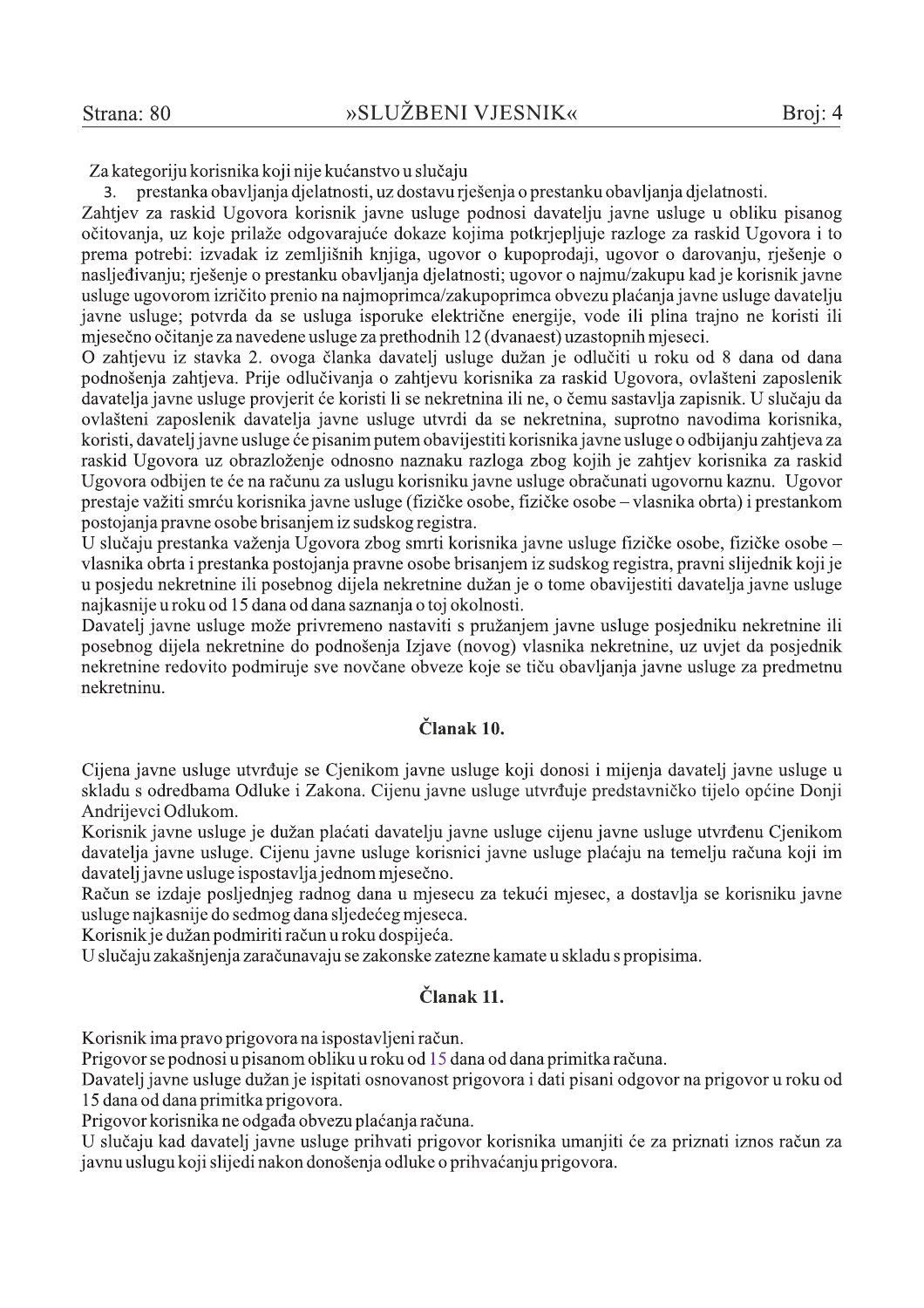## Članak 12.

Spremnike za odlaganje otpada korisnik javne usluge u pravilu smješta na svojoj nekretnini. Iznimno, davatelj javne usluge može korisniku javne usluge, ukoliko nema prostor za držanje spremnika na svojoj nekretnini, odobriti držanje spremnika na javnoj površini sukladno Odluci.

O zahtjevu korisnika javne usluge za držanje spremnika za komunalni otpad na javnoj površini odlučuje rješenjem nadležno tijelo općine Donji Andrijevci, uz prethodni dogovor s davateljem javne usluge.

## Članak 13.

Spremnici za otpad u dane odvoza otpada moraju biti izneseni na javnu površinu do vremena prolaska vozila davatelja javne usluge, u suprotnom se usluga ne će izvršiti niti će se naplatiti cijena odvoza za (ne) predanu količinu otpada.

Spremnici za otpad u dane odvoza otpada moraju biti izneseni na javnu površinu na način da vozila i radnici davatelja javne usluge imaju nesmetan pristup spremnicima i da omogućavaju normalan promet pješaka i vozila.

Spremnike iz spremišta za otpad stambenih zgrada na javnu površinu moraju se iznijeti u vrijeme pražnjenja spremnika te nakon pražnjenja vratiti na njihovo prvobitno mjesto. Iznose se i prazne samo spremnici u kojima se nalazi otpad.

Davatelj javne usluge dužan je rukovati spremnicima za otpad na način da iste ne oštećuje, a odloženi otpad ne rasipava i ne onečišćuje okoliš. Svako onečišćenje i oštećenje uzrokovano prikupljanjem i odvozom otpada davatelj javne usluge je dužan odmah otkloniti.

Davatelj javne usluge je dužan spremnike za otpad nakon pražnjenja vratiti na mjesto s kojih ih je i preuzeo i zatvoriti poklopac.

## Članak 14.

Korisnik javne usluge dužan je spremnike za odlaganje otpada održavati u ispravnom, čistom i funkcionalnom stanju.

Davatelj javne usluge može osigurati pranje spremnika za otpad, za korisnike u kategoriji kućanstva, potkategorija b. stambene zgrade.

Korisnik je odgovoran za svako namjerno oštećenje i nestanak spremnika koje mu je davatelj javne usluge dodijelio na korištenje bez naknade. U slučaju otuđenja i oštećenja spremnika za otpad, trošak nabave novih snosit će korisnik javne usluge putem ugovorne kazne.

U slučaju kad je to očito ili kad korisnik dokaže da je oštećenje spremnika za otpad uzrokovao davatelj javne usluge, trošak nabave nove posude snosit će davatelj javne usluge, o čemu se sastavlja zapisnik.

## Članak 15.

Svi dogovori i pravno relevantne izjave ugovornih strana valjane su jedino ukoliko su učinjene u pisanom obliku.

U slučaju nesuglasja ili kontradiktornosti između Ugovora i ovih Općih uvjeta, vrijedit će odredbe Ugovora.

Ukoliko bilo koja odredba Ugovora i/ili Općih uvjeta jest ili postane ništavna, nevaljana ili neprovediva, to neće utjecati na ostatak Ugovora odnosno Općih uvjeta te će se ostatak Ugovora odnosno Općih uvjeta primjenjivati u najvećem mogućem opsegu dozvoljenim zakonom. U tom slučaju, ugovorne strane će bez odgode utvrditi odgovarajuću odredbu koja će zamijeniti ništavnu, nevaljanu ili neprovedivu odredbu na način da u što većoj mjeri odgovora prvotnoj namjeri ugovornih strana.

Neizvršavanje bilo kojeg prava danog ugovornoj strani na temelju Ugovora i/ili ovih Općih uvjeta neće se smatrati odricanjem ugovorne strane od tog prava. Bilo kakvo odricanje od prava danog ugovornoj